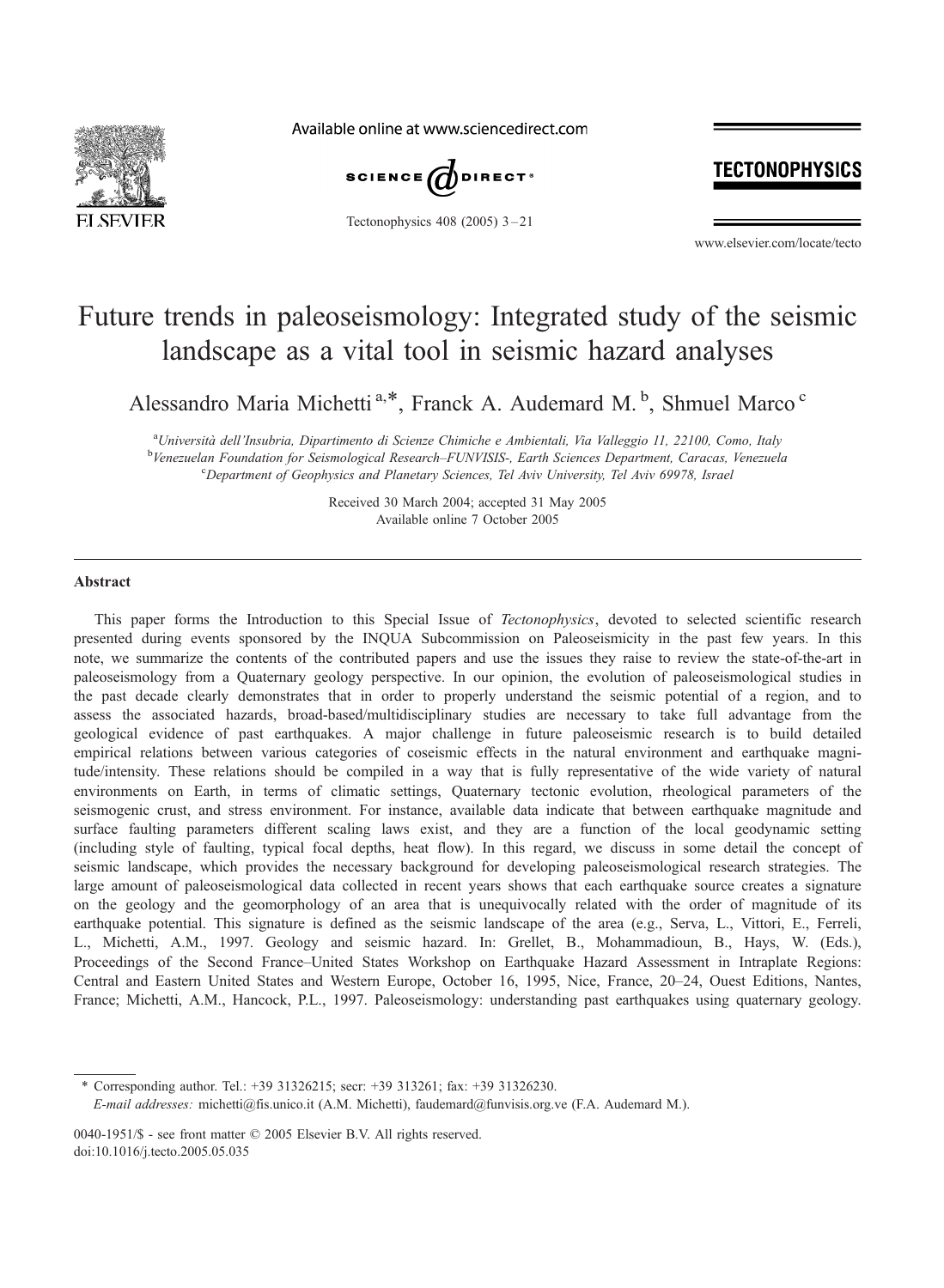Journal of Geodynamics 24  $(1-4)$ , 3-10). We then illustrate how this relatively new framework is helpful in understanding the seismic behavior of faults capable of producing surface faulting and provides a comprehensive approach for the use of paleoseismicity data in earthquake hazard characterization.  $© 2005 Elsevier B.V. All rights reserved.$ 

Keywords: Paleoseismology; Seismicity; Quaternary; Geomorphology; Seismic hazard

#### 1. Introduction

Paleoseismology is the study of ground effects from past earthquakes as preserved in the geologic and geomorphic record. Through the integration of geology (primarily Quaternary), seismology, archaeology, history, and tectonic information, paleoseismic research provides data and criteria for (a) quantifying the rates of ongoing tectonic activity in a region (e.g., [Vittori et al., 1991; McCalpin, 1996; Michetti](#page-18-0) and Hancock, 1997; Yeats et al., 1997), (b) understanding the influence of this activity on the local landscape (e.g., [Wallace, 1984; Audemard, 1999;](#page-18-0) Serva et al., 2002), and (c) constraining structural and seismological models of fault behavior and growth (e.g., [Wesnousky, 1988; Cowie, 1998;](#page-18-0) Gupta et al., 1998; Wesnousky, 2000; Roberts and Michetti, 2004).

These research lines broadly summarize the main fields of investigation that can significantly benefit from paleoseismic analyses. Paleoseismology is a young and developing discipline and, under several respects, is still lacking firm methodological paradigms. However, the past decades of research have made quite clear which are the most relevant directions for paleoseismological studies in the near future. This paper describes some of the major implications of research performed for two INQUA inter-congress periods of activity in the framework of the Subcommission on Paleoseismicity (1995–2003), and provides an outline of the general scope of paleoseismic investigations necessary to develop appropriate data for seismic hazard analyses.

In addition, this paper provides an introduction to this Special Issue on "Paleoseismology, integrated study of the Quaternary geological record for earthquake deformation and faulting", arising from selected research presented during three INQUA Subcommission on Paleoseismicity sponsored events in the past 5  $years.<sup>1</sup>$ 

#### 2. Paleoseismology: looking for paradigms

Fault trench investigations, and in general the study of all categories of seismites (sensu [Vittori et al.,](#page-18-0) 1991), are aimed at determining the seismic nature of the features under observation, and the magnitude(s) and date(s) of the causative earthquake(s). A proper understanding of the local seismic and geological setting (in other words, of the seismic landscape: [Serva and Slemmons, 1995; Serva et al., 1997;](#page-17-0) Michetti and Hancock, 1997), in terms of recent tectonic and climatic evolution, crustal stress environment (e.g., [Mohammadioun and Serva, 2001; Scholz,](#page-17-0) 2002), style of faulting, fault slip rates, and Quaternary geomorphic–stratigraphic framework, is the crucial requirement for achieving these goals. The resulting data on location, magnitude, and recurrence of large earthquakes form the basic input to seismic hazard analyses, with the goal of characterizing the risk to the built environment from earthquakes.

The methodology and techniques for paleoseismological characterization of source parameters, however, are still evolving. Work conducted in the past decade has shown that "standards" in paleoseismology have a very short life, because this is a relatively new field of scientific investigation, and the methodologies have

 $1$  (i) XVI INQUA Congress, Durban, South Africa, August 3-10, 1999, Session and Workshop P4, "Quaternary geology, Paleoseismicity and seismic hazard assessment for critical facilities such as nuclear power plants".(ii) 31st IGC, Rio de Janeiro, Brazil, August 6 to 17, 2000, Special Symposium E-3, "Active Tectonics, Geomorphology, Paleoseismicity".(iii) INQUA-PAGES-BRUNEL Conference, Uxbridge, West London UK, Aug. 27–Sept. 3, 2002, Session SS4a "Holocene Paleoseismicity: geological criteria for mitigating future seismic catastrophes".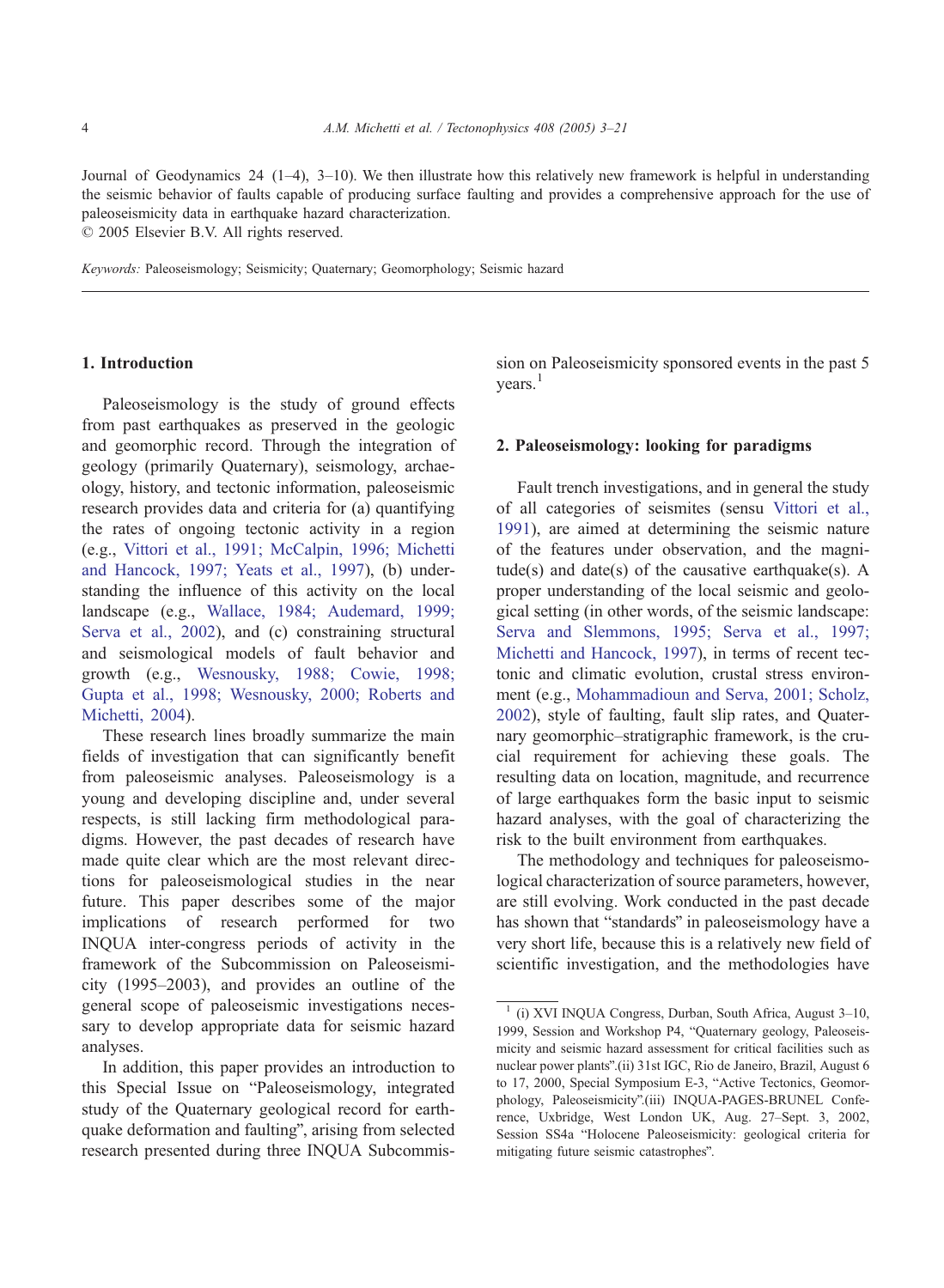evolved to encompass very broad and multidisciplinary approaches for characterization of past earthquakes. The following sections describe the major issues and provide recommended approaches for paleoseismic investigations, with specific emphasis on integration of multiple data sets for robust characterization of the magnitude and recurrence of earthquakes.

Given that a fault has been identified as a potential earthquake source, the critical task for paleoseismic investigations is to estimate the magnitude, recurrence rate, and timing of paleoearthquakes. Approaches in estimating magnitudes of paleoearthquakes commonly are based on empirical relationships between rupture parameters (surface length and displacement) and magnitude (described in [Wells and Coppersmith, 1994;](#page-18-0) Stirling et al., 2002). The earthquake recurrence rate is a function of the fault slip rate and earthquake magnitude, and it has a direct effect on the seismic hazard associated with the fault because average earthquake recurrence intervals tend to decrease as slip rates increase (e.g., [Roberts et al., 2004\)](#page-17-0). Paleoseismic data developed in recent years and in a variety of tectonic settings (e.g., [Swan, 1988; Crone and Luza, 1990;](#page-18-0) McCalpin and Nishenko, 1996; Benedetti et al., 2002; Zilberman et al., 2005—this volume) clearly show that for some fault zones, temporal clustering of paleoearthquakes is more of a rule than an exception. Historical seismicity records of several regions worldwide, in fact, also indicate that sequences or clusters of earthquakes may be separated by much longer periods of quiescence (e.g., [Ambraseys et al., 1994, 2002,](#page-15-0) for the Near East; [Postpischl, 1985a,b,](#page-17-0) for Italy). If earthquake sequences on a given fault exhibit temporal clustering, analysis of paleoearthquake dates and slip rates will allow only qualitative evaluations of the timing of future events, unless both the short-term and long-term recurrence behavior of that fault is very well constrained. Considerable debate has ensured regarding the applicability of various types recurrence models (for a comprehensive review see, for instance, [Scholz, 2002;](#page-17-0) and references herein).

Of course, even if the interpretation of paleoseismic data describing the distribution of seismicity through time requires particular prudence, this only emphasizes the need to develop better constraints on and reduce uncertainty in paleoearthquake dates, earthquake recurrence intervals, and fault slip rates. One essential strategy is to compare information from several categories of paleoseismic evidence. Off-fault evidence for past earthquakes, such as seismite layers and other soft sediment deformations (e.g., [Ken-Tor et al., 2001;](#page-16-0) Marco and Agnon, 2005—this volume; Mörner, 2005—this volume), liquefaction (e.g., [Talwani and](#page-18-0) Cox, 1985; Amick and Gelinas, 1991; Tuttle, 2001; Guccione, 2005—this volume), stream response to gradient changes (e.g., [Russ, 1982; Schumm et al.,](#page-17-0) 2000; Guccione, 2005—this volume), broken speleothems (e.g., [Lemeille et al., 1999\)](#page-16-0), tsunami deposits and turbidites (e.g., [Clague et al., 2000; Schnellmann et](#page-16-0) al., 2002; Mörner, 2005—this volume), landslides (e.g., [Bell et al., 1998; Dramis and Blumetti, 2005](#page-15-0) this volume; Rust, 2005—this volume), and damage to man-made structures (e.g., [Ellenblum et al., 1998;](#page-16-0) in this volume, see the papers by [Piccardi; Silva et al.;](#page-17-0) Zilberman et al.; and reference herein) are all useful for assessing paleoearthquake dates and magnitudes, and earthquake recurrence rates, and should be consistently combined with fault trench results.

Fault trenching investigations are critical to paleoseismic analysis because they have the potential to provide a direct assessment of the amount and timing of fault movement. However, it should be noted that not always trench investigations along a fault segment are in fact able to capture all recent surface faulting events which occurred along that segment. For instance, the earthquake rupture may not occupy exactly the same trace every time. Capable faults<sup>2</sup> might be prominent, composite tectonic structures, especially when viewed at the scale of a trench excavation site (tens to a few hundreds of meters). Typically fault zones are wider and more complex at bends of the fault trace in map view, or within stepovers. Their surface expression might be distributed over a significant fault width across strike, and often includes a set of second-order surface ruptures, such as antithetic, en-echelon, and release faults.

Strong normal faulting earthquakes from the extensional provinces of Italy and Greece, for instance, typically reactivate only some of the several Holocene fault scarps developed during the growth of the causative capable fault segment

<sup>2</sup> Capable faults are those active faults that have the potential for generating displacement at or near the ground surface (e.g., [Azzaro](#page-15-0) et al., 1998; IAEA, 2002), and therefore can be directly studied through exploratory trenches.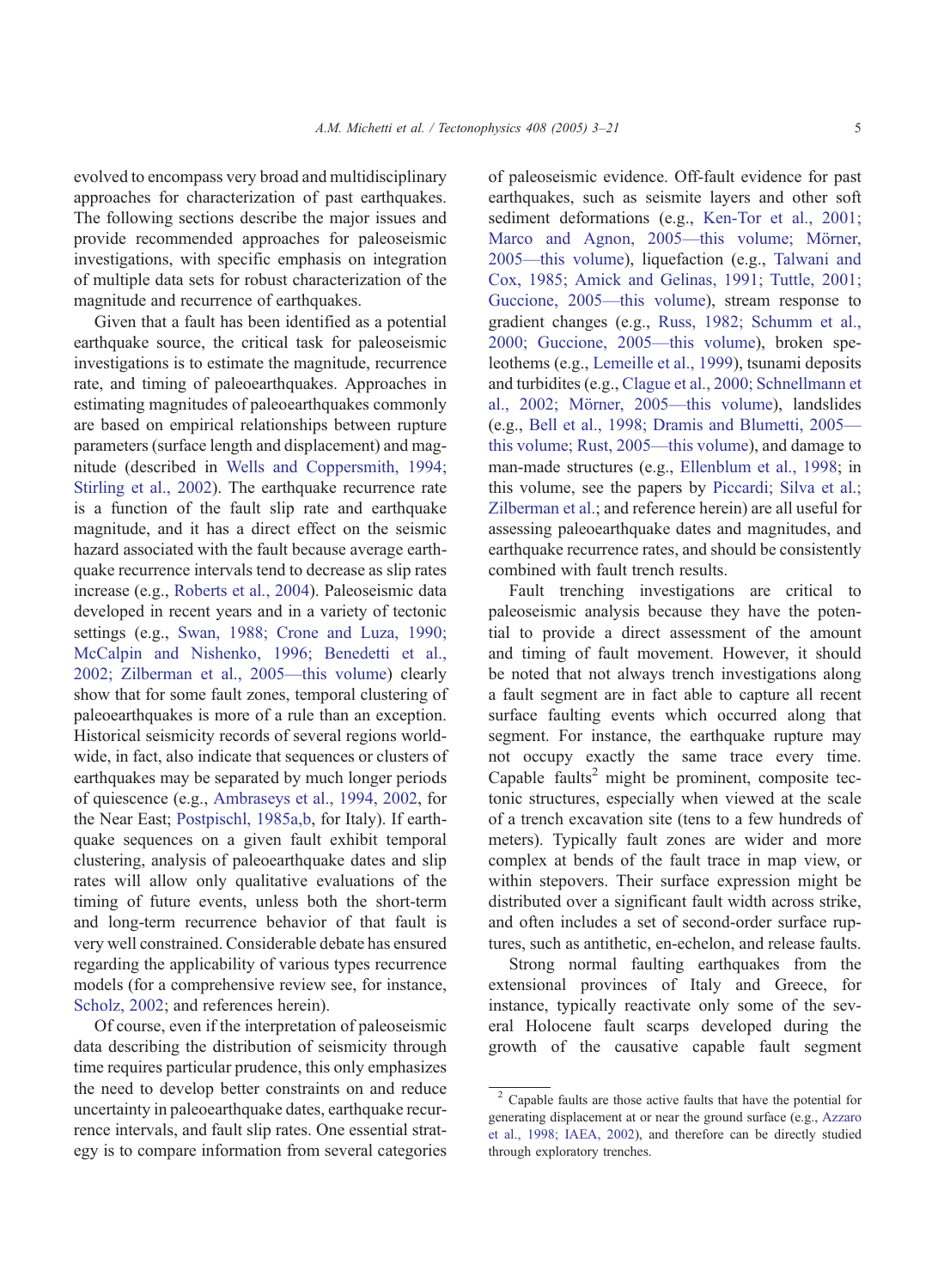(e.g., [Jackson et al., 1982; Westaway and Jackson,](#page-16-0) 1984; Stewart and Hancock, 1988, 1991; Michetti et al., 2000; Porfido et al., 2002; Morewood and Roberts, 2002; Papanikolau et al., 2005—this volume). The Irpinia–Lucania area in Italy is a very clear example of how important timing of events is in capturing a full understanding of fault behavior for hazard analysis. This area was hit by an  $M_S$  6.9, intensity X (MCS scale) earthquake on November 23, 1980, and by an intensity X earthquake on September 8, 1694 ([Serva, 1981; Post](#page-17-0)pischl, 1985a,b). The reported damage, ground effects and isoseismal maps for the two earthquakes are nearly identical, which strongly suggest that they were generated by the same seismogenic source ([Porfido et al., 2002\)](#page-17-0). However, trench investigations along the surface ruptures that accompanied the November 23, 1980, M6.9, Irpinia–Lucania normal faulting earthquake in Italy demonstrated that surface faulting apparently did not occur at these sites during the 1694 earthquake as the penultimate event is constrained to have occurred at least 1500 to 2000 years before present ([Pantosti et al.,](#page-17-0) 1993a,b). Evidence for the 1694 surface rupture is therefore likely preserved along other Holocene scarps that did not break during the 1980 event ([Salvi and Nardi, 1991; Porfido et al., 2002\)](#page-17-0), or at other sites along the 1980 ruptures. Coseismic surface faulting was in fact quite extensive, including an over 40-km-long main rupture ([Westaway and](#page-18-0) Jackson, 1984; Pantosti et al., 1993a,b), a 7-kmlong, cross-fault rupture in the Senerchia area within the footwall of the main rupture ([Cinque et al.,](#page-16-0) 1981), and at least two parallel, ca. 8-km-long, antithetic ruptures in the Muro Lucano area ([Blu](#page-15-0)metti et al., 2003; Porfido et al., 2002).

Available paleoseismic data sets are generally insufficient to provide robust estimates of the variability in earthquake recurrence intervals or to precisely estimate fault slip rates ([Grant, 2002\)](#page-16-0). However, the identification of and precise dating of large magnitude paleoearthquakes provide data that can be used to assess whether seismic hazard evaluations based only on historical and instrumental seismicity adequately model the recurrence of large magnitude earthquakes. The case of the "aseismic" Pollino region in Southern Italy is emblematic in this regard (e.g., [Michetti et al., 2000\)](#page-16-0).

The variability or uncertainty in recurrence rates can easily be addressed in hazard analysis through the use of logic trees or Monte Carlo simulations. The more difficult issue is to adequately estimate the variability/quantify the uncertainty in recurrence intervals/slip rates. However, inclusion of uncertainty in hazard analysis is necessary to adequately evaluating the hazard, specifically to avoid significantly underestimating seismic hazard (e.g., Gürpinar, 2005—this volume).

#### 3. Lessons learned from the intensity scales

It is well known that seismic events produce effects on the geological environment, especially if hypocentral depth is shallow (say, less than 20 km) and magnitude is significant (say, more than 5). Most earthquake intensity scales adequately consider these effects (for a comprehensive analysis of the environmental phenomena considered in the Mercalli–Cancani–Sieberg (MCS), Modified Mercalli (MM), and Medvedev–Sponheuer–Karnik (MSK) intensity scales, see [Dengler and McPherson, 1993;](#page-16-0) Serva, 1994; Esposito et al., 1997). In paleoseismology, when geologists assess the magnitude of past earthquakes, a single category of paleoseismic evidence (such as fault rupture length or surface displacement, size of liquefaction features, and amount of coseismic uplift of shorelines) is generally used. However, it is useful to check the assessed magnitude for consistency with other phenomena (mainly ground shaking effects in the epicentral area, such as quality and quantity of landslides, changes in topography, tsunamis) that are described in the intensity scales at the intensity degree coherent with the assessed magnitude and focal depth, and with the local geologic– geomorphic setting. This is one of the main rationales for the newly proposed INQUA intensity scale ([Michetti et al., 2004\)](#page-16-0), which is only based on ground effects. The full discussion of the INQUA scale is available in the ad hoc paper presented at the XVI INQUA Congress in Reno ([Michetti et al., 2004\)](#page-16-0). Here we use the INQUA scale to show that when shallow crustal (hypocentral depth in the order of 10 to 20 km) seismic events with epicentral intensity  $\geq$  VIII in the MM scale (which can be considered equivalent to intensity VIII or higher in the INQUA,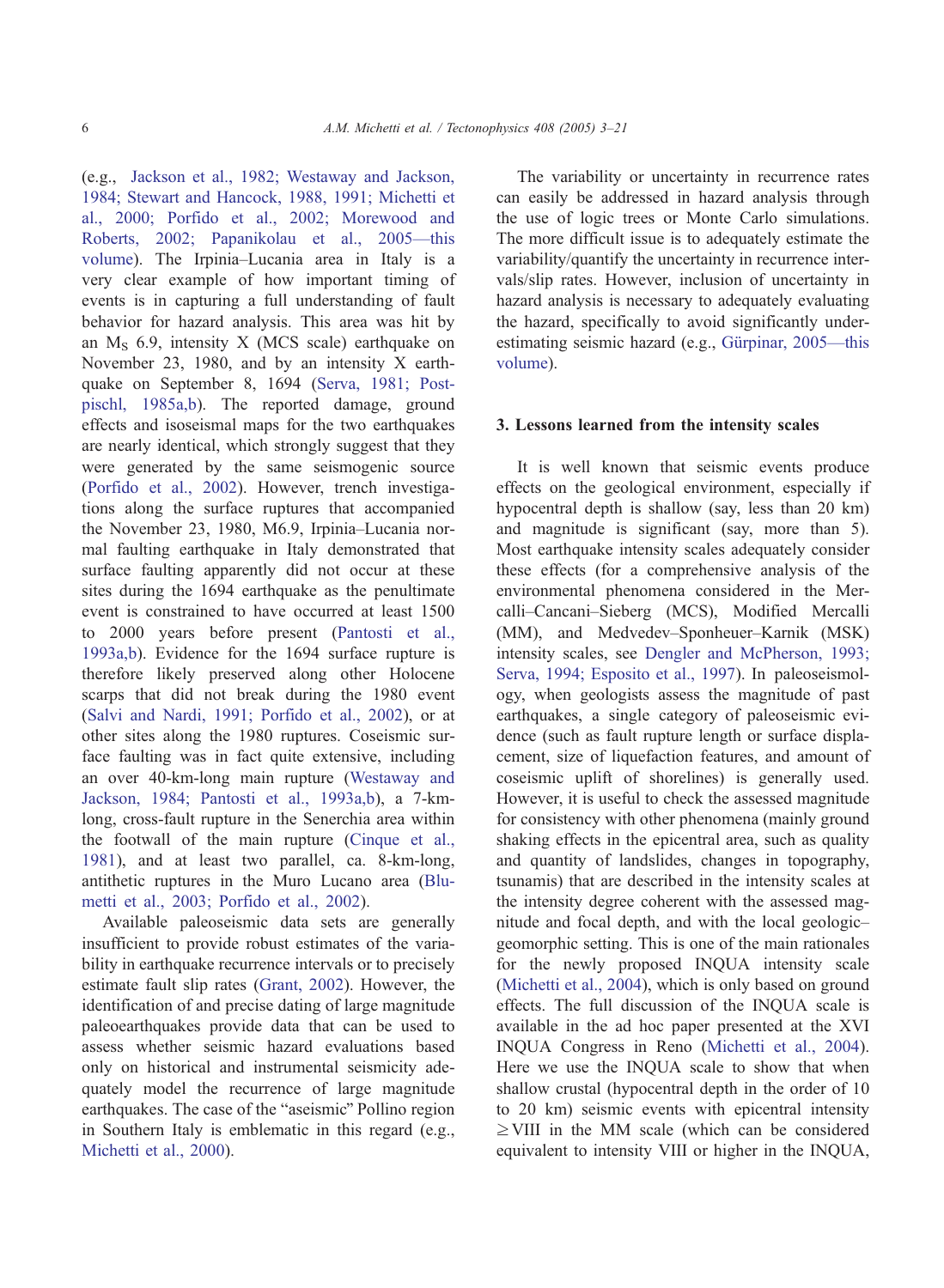

Fig. 1. Diagram showing relations between epicentral intensity and surface faulting ([A] maximum displacement, MD; [B] surface rupture length, SRL) parameters for crustal earthquakes (hypocentral depth in the order of 10 to 20 km); data from seismic events listed in Table 3 of [Michetti et al. \(2004\);](#page-16-0) regressions of epicentral I on MD and SRL give the equations represented by the solid lines in panels (A and B), respectively.

 $MCS$ , and  $MSK$  scales)<sup>3</sup> are considered, in terms of geological evidence there is no "blind" earthquake source. For strong seismic events, coseismic effects on the natural environments are so clear and widespread that their cumulative expression over a geological time interval can be recognized in the field. Obviously, confirming the seismically-triggered origin of some features is often not an easy process (e.g., [Hanson et al., 1999\)](#page-16-0). However, investigations to catalog the extent of ground effects and their repeated occurrence over time typically enable an observer to detect the presence of a tectonic structure capable of generating large magnitude earthquakes.

A similar observation was made by [Lettis et al.](#page-16-0)  $(1997)$ , in that reverse earthquakes, including "blind" thrust earthquakes, were associated with recognizable deformation of surficial geologic deposits or quantifiable tectonic deformation of landscapes. A compilation of epicentral intensity values for more than 70 earthquakes accompanied by surface faulting phenomena (and mostly belonging to the same set of events studied by [Wells and Coppersmith, 1994\)](#page-18-0) shows a significant correlation between surface rupture length, maximum displacement and epicentral intensity (Fig. 1). It is evident that intensity VIII MM (or MCS or MSK) is the threshold at which surface faulting becomes a consistently detectable and quantifiable phenomenon. When surface faulting cannot be observed, for instance because the causative fault is located offshore or the fault does not rupture to the ground surface, a wide range of other ground effects can be investigated, as shown in Appendix A. As an example of this approach, [Guccione \(2005—this volume\)](#page-16-0) describes the extensive use of ground surface features in the New Madrid seismic zone for identification and characterization of past earthquakes.

#### 4. Paleoseismology and seismic hazard assessment

Paleoseismology in the past decades has been used for investigating a variety of earthquake characteristics such as distribution of slip along the strike (e.g., [Roberts and Michetti, 2004; Papanikolau et al.,](#page-17-0) 2005—this volume), deformation rates in active tectonics regions (e.g., [Collier et al., 1998; Papanikolau et](#page-16-0) al., 2005—this volume); for assessing the dates of earthquakes and intra-event recurrence intervals to calculate time-dependent probabilities of earthquake occurrence ([McCalpin and Nishenko, 1996; Working](#page-16-0) Group on California Earthquake Probabilities, 2003), evaluating the distribution of damage and ground effects (in order to model possible future scenarios; e.g., Mörner, 2005—this volume; Zilberman et al., 2005—this volume), site effects (e.g., [Silva et al.,](#page-18-0) 2005—this volume), and testing magnitude–frequency distribution models (e.g., [Wesnousky et al., 1983;](#page-18-0)

<sup>&</sup>lt;sup>3</sup> For a detailed comparison among the scales, see [Shebalin et al.](#page-17-0) (1974); [Krinitsky and Chang \(1988\);](#page-16-0) [Reiter \(1991\).](#page-17-0)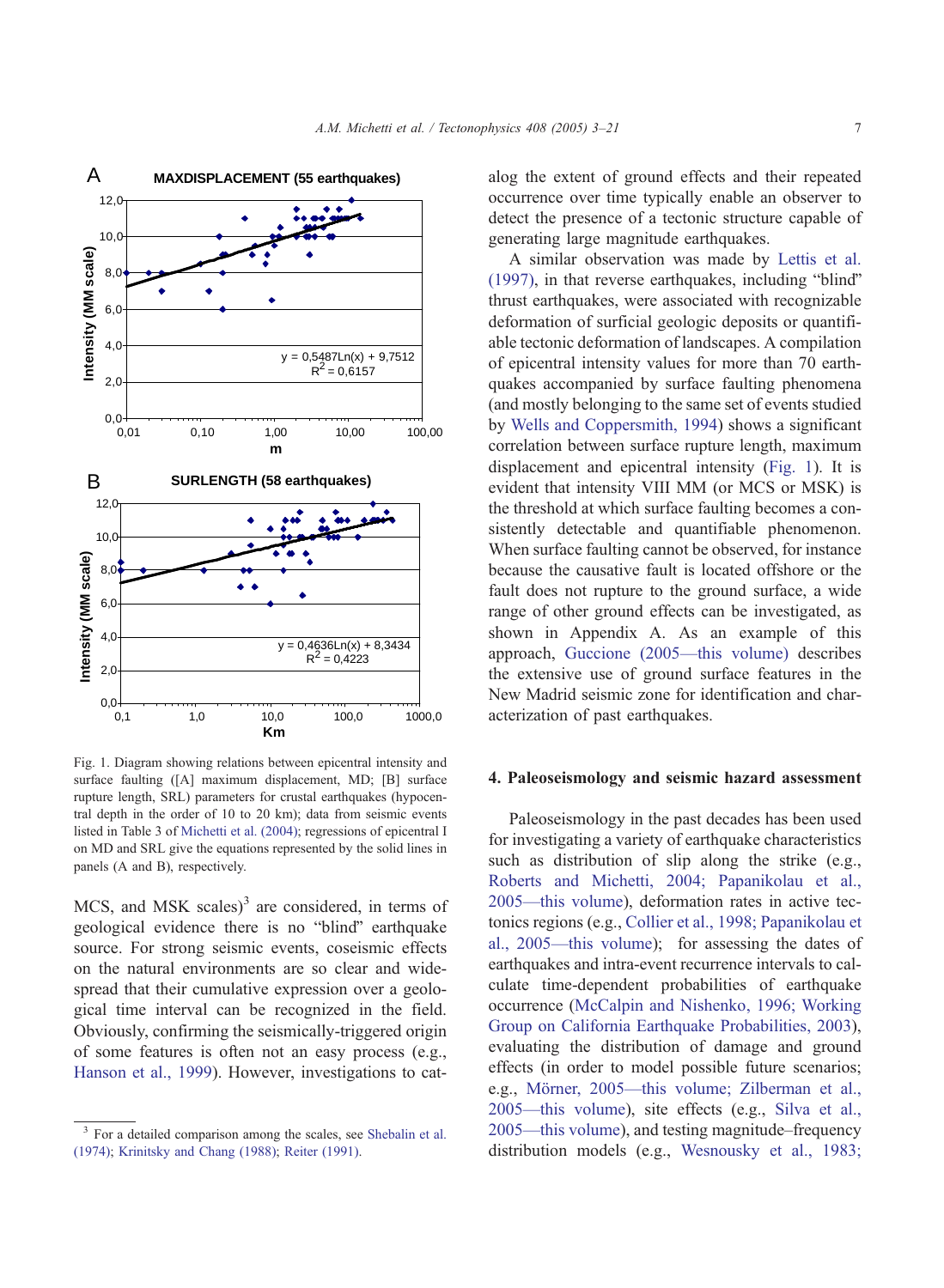Schwartz and Coppersmith, 1984; Wesnousky and Leffler, 1992; Roberts, 1996; Grant, 2002). However, seismic hazard assessment remains the most relevant framework for paleoseismic analyses worldwide, and is in fact the fundamental basis for most of the research listed above. In our opinion, without a solid context of seismic hazard analysis, paleoseismology might easily loose internal consistency, and become a rather academic exercise. It is therefore convenient, at this point, to review the seismotectonic background in which paleoseismic studies must be incorporated (e.g., [Allen, 1975; 1986; Slemmons and dePolo, 1986; Cop](#page-15-0)persmith, 1991; Gürpinar, 2005—this volume).

As already pointed out, some of the coseismic phenomena described in the intensity scales, or their cumulative effects, are used for the recognition of past earthquakes. [Fig. 2](#page-6-0) summarizes the main steps required to produce a reliable database for seismic hazard analyses (see also IAEA, 2002; Gürpinar, 2005—this volume).

Geological–geomorphological mapping provides the basic tool for defining the stratigraphy, structural geology and tectonic history of the region. The tectonic history should be very well characterized for the more pertinent recent periods. For instance, Late Pleistocene to Holocene is generally the appropriate time-window for interplate regions, while Pliocene to Quaternary is often best for intraplate regions. Use of age dating, of any applicable methodology, is strongly recommended to assess the age and timing of deformation of stratigraphic units or geomorphic features.

For the understanding of the current tectonic regime and rates of activity, the following should be used: aerial photographs, remote sensing data (such as those derived from satellite imagery), GPS and interferometry data, strain rate measurements, mapping and analysis of Quaternary formations and/or landforms (such as terrace analysis and investigation of drainage network evolution), and pedological and sedimentological studies. Usually, it is necessary to perform detailed geomorphological–geological mapping, geophysical prospecting, or subsurface investigation to fully characterize the identified structures. Subsurface information derived from geological and geophysical investigations (such as drilling, seismic reflection and refraction, gravimetric, electric and magnetic techniques) is also useful to spatially characterize the identified structures in terms of geometry,

extent, and rate of deformation. Heat flow data could also be useful.

Investigations should be done in sufficient detail such that the causes of each relevant recent (according to the pertinent time-window for the specific local tectonic environment) geological and geomorphological feature, such as linear topographic or structural features seen on photographs, remote sensing imagery or geophysical data, might be properly included in a reasonable model for the recent geological evolution of the area.

Based on the framework of information needed for seismic hazard analysis (described above), paleoseismic data are of decisive value in the following fields:

- a) Identification of the relevant earthquake sources, such as capable faults (following the well-established regulatory terminology arising from the seismic hazard assessment for nuclear power plants; e.g., IAEA, 2002; Gürpinar, 2005—this volume; see also [California Geological Survey, 1997; New](#page-15-0) Zealand Ministry for the Environment, 2003) or other active tectonic structures (such as deep structures within subduction zones). Recognition of effects of past earthquakes in the region, such as fault scarps ([Papanikolau et al., 2005—this](#page-17-0) volume), soft-sediment deformation ([Marco and](#page-16-0) Agnon, 2005—this volume) and liquefaction features ([Guccione, 2005—this volume\)](#page-16-0), is useful for this goal.
- b) Estimation of the maximum potential earthquake for a given seismogenic structure. This is typically performed using (i) empirical relations between fossil ground effects (such as displacement per event and/or rupture length from paleoearthquake scarps studies; e.g., [Papanikolau et al., 2005—this](#page-17-0) volume) and magnitude, and (ii) seismic landscape scales (as discussed below; see also [Dramis and](#page-16-0) Blumetti, 2005—this volume), using the integrated evidence of recurrent coseismic effects (for instance, using slip rates for evaluating the cumulative effects of several surface faulting earthquakes) over a geological time interval.
- c) Precise identification and dating of pre-historic earthquakes. For instance, trenching across youthful fault scarp/traces allows for assessment of the location of capable fault traces, and measurement of size (e.g., using the thickness of colluvial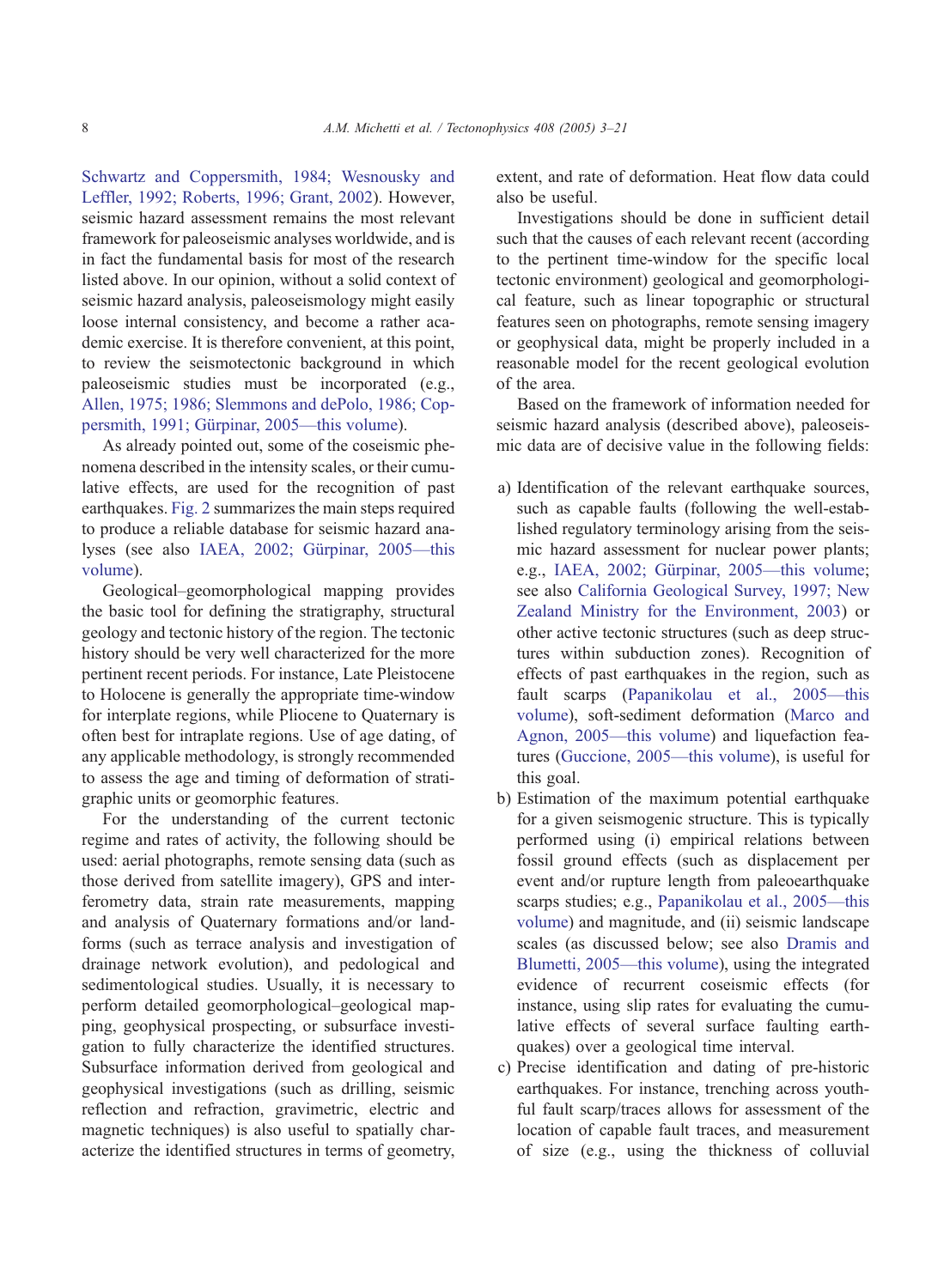<span id="page-6-0"></span>

Fig. 2. Proposed flow chart methodology for the use of paleoseismology in seismic hazard assessment; adapted from [Audemard](#page-15-0) (1989). For an approach specifically defined for application to nuclear facilities, see IAEA  $(2002)$  and Gürpinar  $(2005)$ —this volume).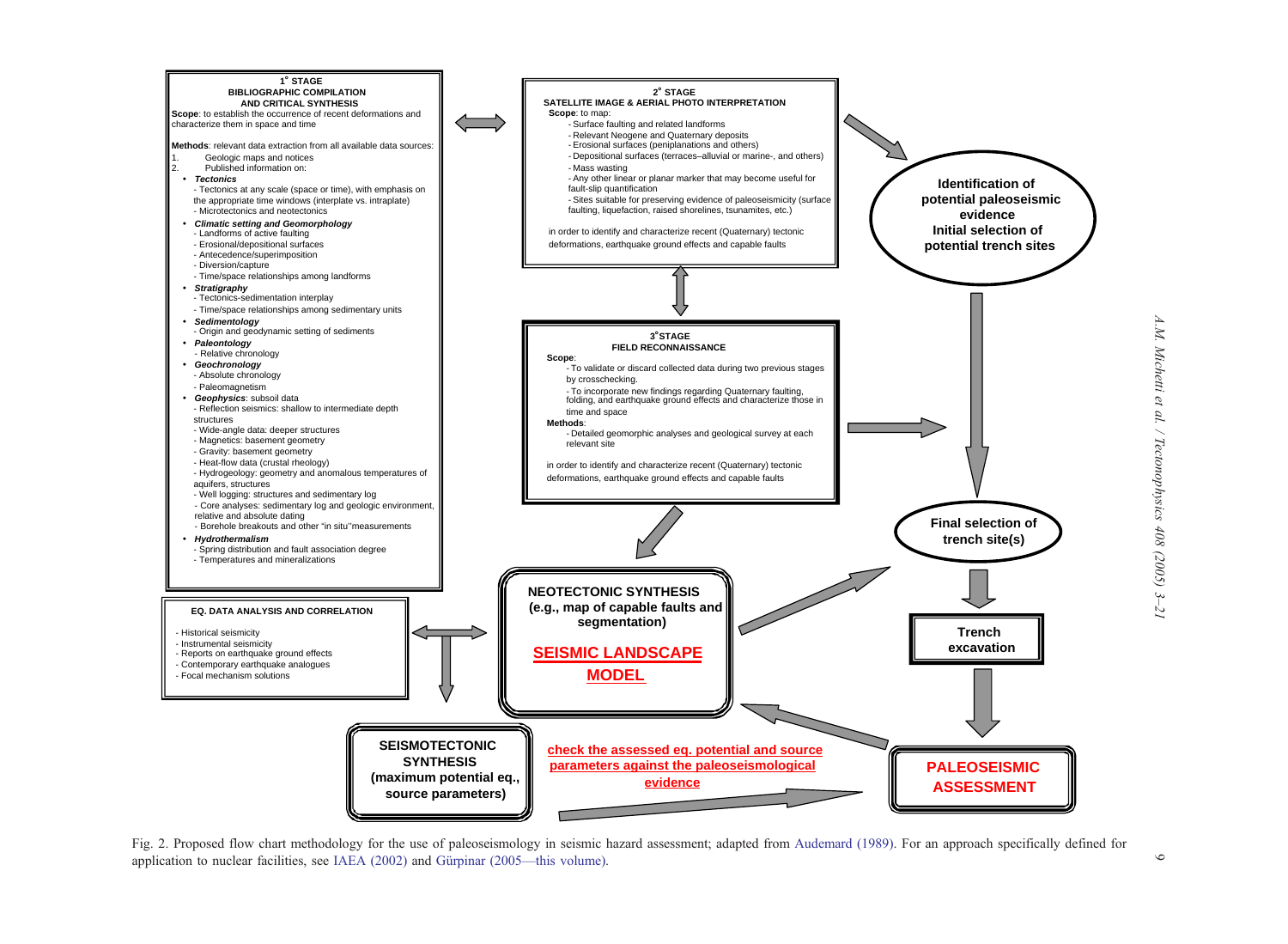wedge(s); e.g., [McCalpin, 1996; Audemard,](#page-16-0) 2005—this volume; McCalpin, 2005—this volume; Zilberman et al., 2005—this volume) and age (when suitable sediments for dating are encountered) of past event(s).

- d) Quantification of seismic source parameters from a, b, and c, for input to probabilistic and deterministic hazards analyses.
- e) Calibration or checks of probabilistic hazards analyses. The assessed seismic hazard must be in agreement with the paleoseismological evidence (e.g., Gürpinar, 2005—this volume). If an M7 earthquake is hypothesized, for instance, along a crustal normal fault, evidence for surface faulting of the appropriate dimension should be found in the field. Otherwise, the hypothesis is wrong and the entire process should be reconsidered.

From the five points listed above, there are several critical issues to be discussed in greater detail, specifically (A) the applicability of empirical relations between surface faulting and magnitude, and (B) how the concept of seismic landscape is useful in understanding seismic behavior and hazards.

## 5. Empirical databases, seismic landscape, and the value of Quaternary geological evidence for understanding seismicity

(A) The most widely used correlations between surface faulting characteristics and earthquake magnitude are the ones derived by [Wells and Coppersmith](#page-18-0) (1994). [Wells and Coppersmith \(1994\)](#page-18-0) clearly indicate that the proposed regressions (a) show large standard deviations and (b) are derived from crustal earthquakes and cannot be applied to all tectonic environments in the Earth. This is usually ignored and it is common practice in the scientific literature to just use the regression lines as "true" physical laws.

Fig. 3, modified from [Mohammadioun and Serva](#page-17-0) (2001), serves to illustrate this point. It shows a comparison between data from the Apennines, the eastern flank of Mount Etna Volcano in Sicily, and the [Wells and Coppersmith \(1994\)](#page-18-0) database. First, it is possible to note that the Apennines earthquakes are in good agreement with the worldwide data. They also show that the magnitude threshold for surface faulting



Fig. 3. Earthquake surface rupture length vs. moment magnitude (M) for earthquakes in the Central and Southern Apennines (circles), the eastern flank of Mt. Etna Volcano (squares), and data from [Wells and Coppersmith \(1994;](#page-18-0) dots). Adapted from [Moham](#page-17-0)madioun and Serva, 2001.

in the Apennines, and elsewhere, lies in the range of 5.5 to 6.0. This is illustrated by the September 26, 1997, M5.7 and 6.0 Colfiorito ([Vittori et al., 2000\)](#page-18-0), and the September 9, 1998, M5.6 Lauria ([Michetti et](#page-16-0) al., 2000; Serva et al., 2002) earthquakes. This observation further challenges the commonly accepted premise that earthquakes of magnitude 5.5 to 6.0 do not produce surface rupture. Engineers may not be very concerned about surface rupture for these smaller earthquakes because the displacements are small and are not significant for most structures. However, in countries characterized by ancient building stocks, and high vulnerability, such as in Europe, the Mediterranean region, and the Middle East, geological identification of faults capable for small offset per event might be extremely valuable for earthquake risk mitigation.

Second, and perhaps more important, data from eastern Sicily illustrate that the [Wells and Coppersmith](#page-18-0) (1994) relationships, in some cases, can be also significantly inadequate to estimate magnitudes (another data set that addresses this issue is [Hanks and Bakun,](#page-16-0) 2002). Along the eastern flank of the Mt. Etna volcano, a set of capable faults including the Moscarello fault (a normal fault segment located at the northern end of the well-known Malta escarpment; [Azzaro et](#page-15-0) al., 2000), during modest but shallow tectonic earthquakes produces surface faulting. As shown in Fig. 3, data from this area follow an entirely different length– magnitude scaling, due to the peculiar local tectonic conditions. As pointed out by [Mohammadioun and](#page-17-0)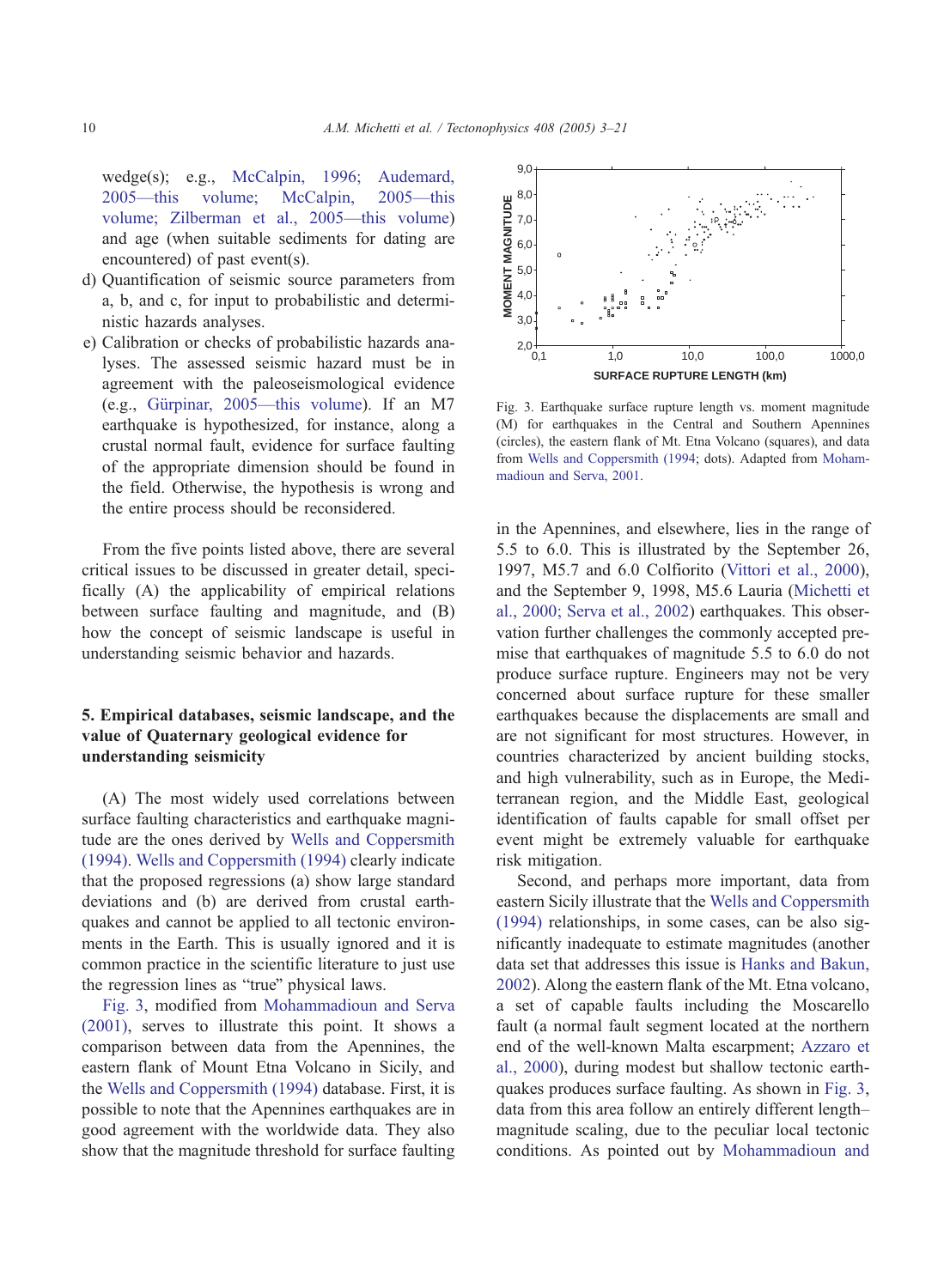<span id="page-8-0"></span>Serva (2001), the apparent difference in scaling observed in the Mt. Etna earthquakes shows that it is worthwhile to conduct further investigation to see if other geographic regions/tectonic settings are different from the worldwide data sets. In any case, this effort will provide regional relationships that are more representative of the local crustal stress environment (for instance, see [Ambraseys and Jackson, 1998;](#page-15-0) Ambraseys et al., 2002; Pavlides et al., 2000, for the Eastern Mediterranean region; and [Stirling et al., 2002,](#page-18-0) for New Zealand), and more appropriate for earthquake hazard characterization.

(B) It is obviously always best to build up a specific database that will allow a reliable estimate of magnitude for the events identified by paleoseismological techniques. In this line, the concept of "seismic landscape", defined as the cumulative geomorphological and stratigraphic effect of the signs left on the environment of an area by its past earthquakes over a geologically recent time interval, provides a suitable framework for the study of seismic behavior and hazards. It is important to emphasize that the term seismic landscape refers first of all to a conceptual landscape [\(Serva et al., 1997; Michetti and Hancock,](#page-17-0) 1997). It is quite evident that the magnitude given to a seismic event identified, for instance, by trenching analyses should be consistent with the geomorphology and stratigraphy of the area (refer to the Oca-Ancón fault case in [Audemard, 2005—this volume\)](#page-15-0). In landscapes where surface displacements and deformation by young faulting exceeds the destructive or concealing action of erosion and sedimentation, this comparison is a relatively straightforward task. Many surface effects of an earthquake, including faulting, liquefaction, landslides, coastline uplift, subsidence, repeated over a tectonic cycle, generate a specific local topographic and stratigraphic expression, which to be interpreted properly must be distinguished from non-tectonic effects. The paper by [Guccione](#page-16-0) (2005—this volume), among others, clearly demonstrates that this is true even if sedimentation rates are much greater than fault slip rates. In a geomorphic environment dominated by fluvial deposition and erosion, such as the Mississippi Valley in the Reelfoot Rift zone (epicentral area of the 1811–12 New Madrid seismic sequence), the cumulative Holocene evidence for paleoseismicity, that is, the local seismic landscape, is indicated by, and must be investigated through, the analysis of extensive liquefaction features, short-lived folds and scarps, and stream/river drainage anomalies.

More in general, assuming that recurring earthquakes are not random in time, space and magnitude, as clearly indicated by the Quaternary geological evidence ([Allen, 1975; Slemmons and dePolo,](#page-15-0) 1986; Michetti and Hancock, 1997), it is a reasonable



Fig. 4. Shaded relief map showing comparison between topography and contemporary earthquake surface faulting (in red) for two intermountain basins in Central Italy, (A) the Fucino basin, affected by the January 13, 1915,  $M<sub>S</sub>$  7.0 earthquake ([Michetti et al., 1996\)](#page-16-0), and (B) the Colfiorito basin, affected by the September 26, 1997, M 5.6 and 6.0 earthquakes ([Vittori et al., 2000\)](#page-18-0). The differences in the geomorphology of the two basins are consistent with the repeated occurrence of similar earthquakes of different magnitude and rupture length over the Quaternary, so that it is possible, within the extensional setting of the Apennines, to define (A) as a M7-type seismic landscape, and (B) as a M6-type seismic landscape. For a full discussion, see [Serva et al. \(2002\),](#page-17-0) from which this figure is adapted. (For interpretation of the references to colour in this figure legend, the reader is referred to the web version of this article.)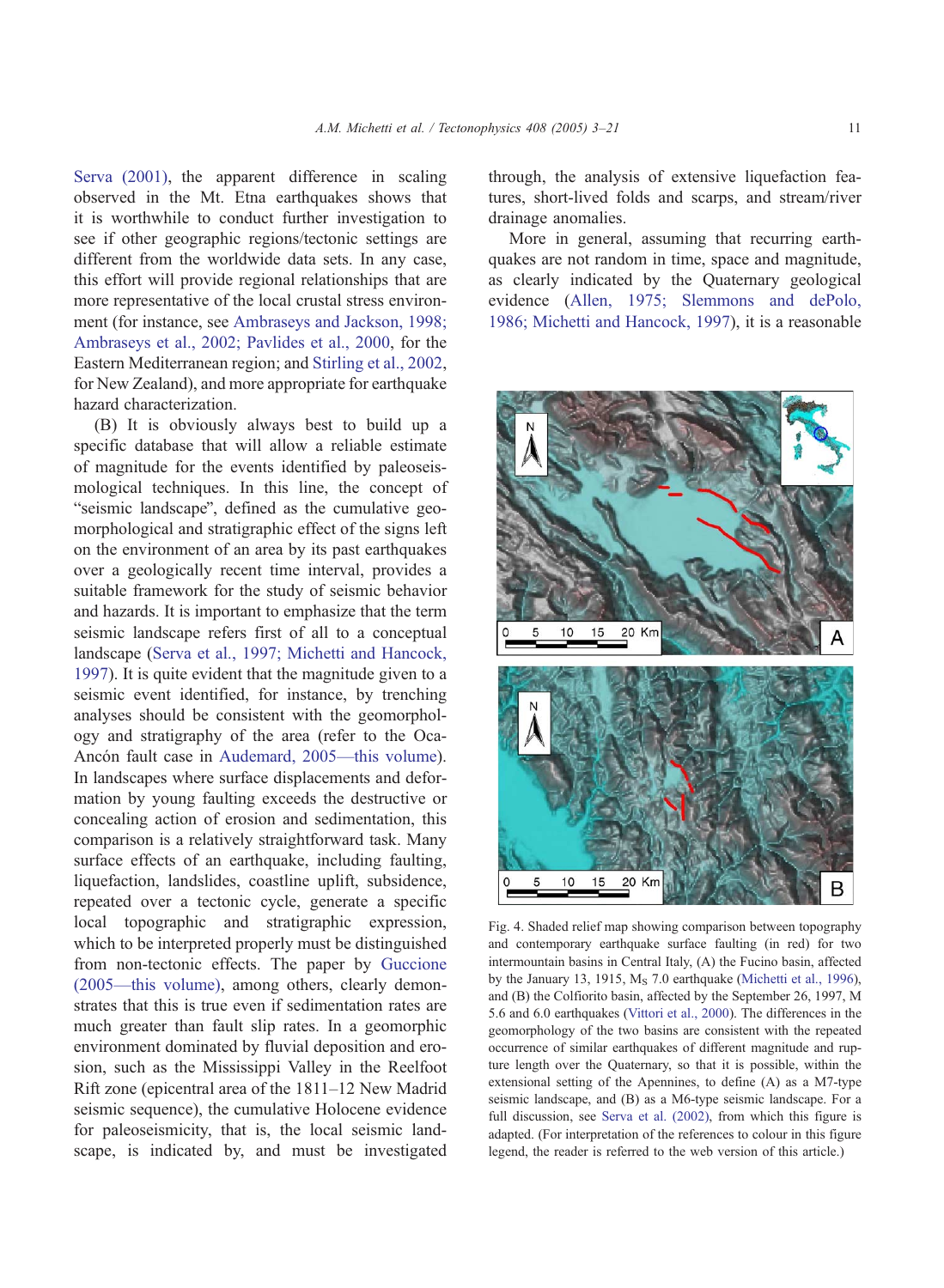<span id="page-9-0"></span>working hypothesis that earthquakes should influence the evolution of an area in such a way as to enable an observer to recognize features in the local geologic landscape that are diagnostic of general magnitudes of earthquakes (e.g., M 6, M 7, M 8). The main controlling factors for this "seismic landscape" are (a) the geodynamic setting in which the seismic source is located, including style of faulting, rate of tectonic activity, and the thickness and rheology of the seismogenic layer, (b) the local climatic, geomorphic, sedimentary, and anthropic environment and the Quaternary history, because the cumulative effect at or near the surface also depends on rates of erosion and deposition. Within a region, a seismogenic structure capable of, say, M 7 earthquakes appears to form a characteristic seismic landscape that is different from the seismic landscape formed by a structure capable only of M 6 earthquakes. In most cases, and especially where tectonic deformation dominates over erosional/ depositional processes and controls the morphogenesis of the region, these different seismic landscapes are associated with a distinctive geomorphic expression. A specific example in Italy is the relative size of the Fucino and Colfiorito basins, which are bounded by active normal faults that have ruptured in earthquakes of  $\sim$ M 7 and  $\sim$ M 6, respectively ([Fig. 4\)](#page-8-0).

However, taking into account that stratigraphy is the sedimentary record of buried, fossil environments, we emphasize again that the term seismic landscape is used here to indicate the full range of geological effects resulting from significant earthquakes. In coupling geomorphology and recent stratigraphy, it is possible to define a scale of seismic landscapes, conceptually equivalent to a magnitude (or intensity) scale, that provides input values for the seismic hazard assessment in terms of location, geometry, seismic potential and rates of activity of the relevant earthquake sources. To reach this goal, the following methodological approach is recommended. First, the location, geometry and seismic potential (magnitude and rate of occurrence of the "characteristic" earthquake) of possible relevant earthquake sources in the region should be analyzed following the approach recommended in [Fig. 2.](#page-6-0) Second, according to the assessed seismic potential, the expected assemblage of paleoseismic features should be defined. Third, the resulting hypotheses should be tested against the paleoseismic evidence in the field, near each outlined



Fig. 5. Diagram of earthquake magnitude–frequency vs. the geomorphic evidence of capable faults in areas where tectonic rates exceed climatic rates of landscape modeling. Following [Serva et al. \(2002\),](#page-17-0) data from the Fucino and Colfiorito basin in [Fig. 4](#page-8-0) have been included; it is quite evident that the two basins are representative of two different seismic landscapes, characterized by M7 and M6 earthquakes, respectively. Modified from [Slemmons and dePolo \(1986\).](#page-18-0)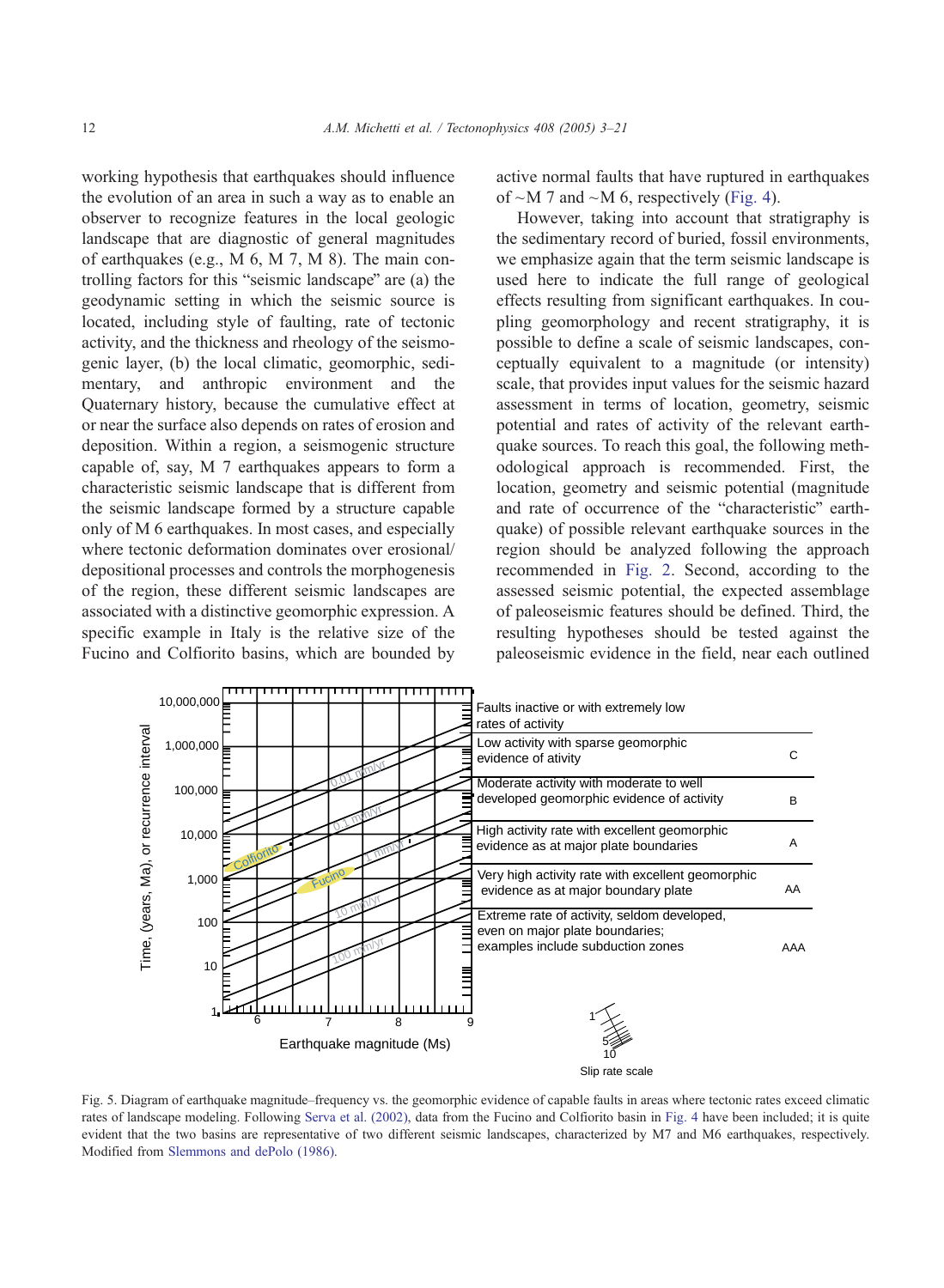source, and also in the subsurface (e.g., using exploratory trenching). If the paleoseismological evidence does not fit the assessed earthquake magnitude and recurrence, the adopted seismic landscape is wrong, and the described methodological steps should be reconsidered, until a proper calibration of the source parameters is obtained. This approach guarantees that the assessed magnitude and recurrence are consistent with the geological, geomorphic and paleoseismic evidence around the causative earthquake source(s).

As noted above, [Fig. 4](#page-8-0) represents, in a way, the concept expressed above. It is clear that the shape of the two Apennines intermountain basins shows the cumulative effects of repeated earthquakes of a "characteristic" magnitude and recurrence over a geological time interval, in this case basically the Quaternary period ([Serva et al., 2002,](#page-17-0) and reference herein).

[Slemmons and dePolo \(1986\)](#page-18-0) described a similar concept using typical relations between slip rates and geomorphic expression of capable faults from worldwide observations ([Fig. 5,](#page-9-0) adapted from [Serva et al.,](#page-17-0) 2002, to include the examples of the two basins shown in [Fig. 4\)](#page-8-0). The concept of seismic landscape is a logical extension of the [Slemmons and dePolo](#page-18-0) (1986) approach, suitably developed to take full advantage from the Quaternary geological evidence of all types of coseismic ground effects.

## 6. Paleoseismology, integrated study of the Quaternary geological record for earthquake deformation and faulting: a Special Issue

This Special Issue presents selected state-of-theart paleoseismic studies from the perspective of several years (1995 to present) of activity of the INQUA Subcommission on Paleoseismicity. The contributed papers in this issue have been ordered following first a methodological criterion, and then according to the pertinent geographical and Quaternary tectonic setting. The first paper by Gürpinar gives the engineering needs of a "user" of paleoseismic results, which provides a context for paleoseismological studies in the seismic hazard assessment of critical facilities, such as dams, chemical/petrochemical facilities and nuclear power plants. The paper by Audemard, based on the experience of several decades of research in Venezuela, gives,

arguably for the first time in the international scientific literature, the basic technical guidelines on how to plan and conduct a paleoseismic investigation using exploratory trenches. [Ota et al. \(2005—this](#page-17-0) volume) illustrate the extraordinary advance of paleoseismic investigations that occurred in Taiwan following the recent  $M_W$  7.6 1999 Chi-Chi earthquake. Zilberman et al., and Marco and Agnon, introduce different methodological approaches and results from paleoseismic studies along the Dead Sea transform fault. From a different tectonic setting, Piccardi describes paleoseismic research along another major strike–slip structure, the right-lateral Gargano fault system in the Apulia foreland, Italy. Similar to the studies in Israel, his study takes advantage of historical and archaeological evidence. The evidence for archaeoseismology is also the main focus of Silva et al. in analyzing the possible environmental and site effects recorded at the Roman town of Baelo Claudia, in southern Spain.

Moving to a normal faulting environment, Papanikolau et al. use paleoseismic and fault slip rate data to describe and quantify ongoing crustal extension in the Central Apennines of Italy. Dramis and Blumetti present a wide review of the relations between earthquakes and geomorphology in the Mediterranean region, especially focusing on surface deformation and displacement from combined tectonic and gravitational processes.

Landscapes characterized by gravitational deformation and earthquake faulting are also the focus of Rust, who describes the paleoseismological features of the Big Bend region of the San Andreas fault in the Transverse Ranges of California. Moving eastward from the strike–slip deformation in California to the Basin and Range extensional province, McCalpin describes Quaternary deformation in the Rio Grande Rift of New Mexico.

Guccione describes the paleoseismic investigations in the intraplate setting of the Mississippi Valley region of the central U.S., and Mörner describes the remarkable Latest Pleistocene to Holocene paleoseismic catalogue of Sweden, providing a comparison of the two stable cratonic regions.

In summary, this volume of work shows how Quaternary, and frequently late Quaternary, geological evidence provides critical data for interpreting and extending the study of the seismicity of a region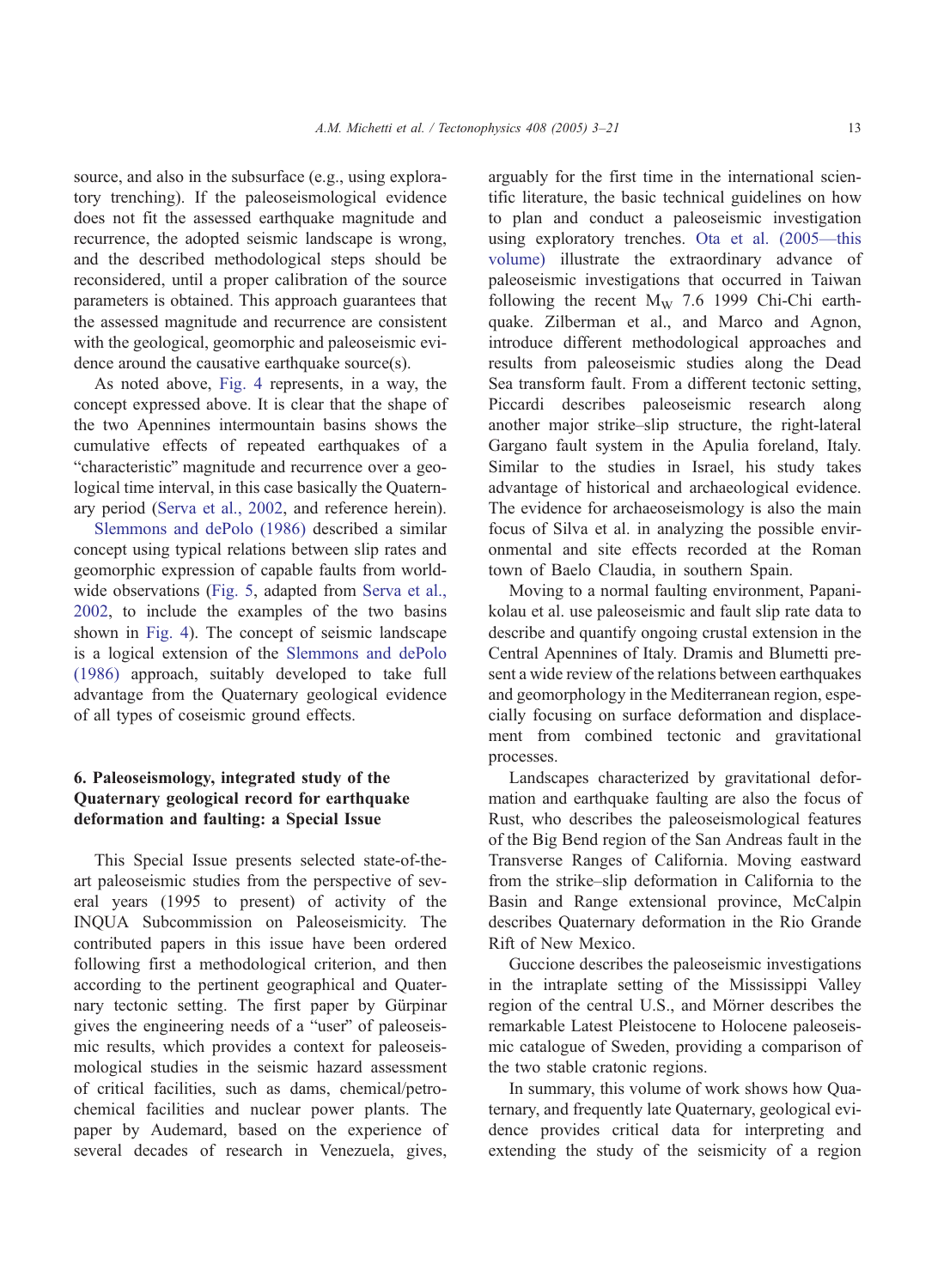#### Acknowledgments

Appendix A

We are deeply indebted to all the referees that assisted in the editorial process for the Special Issue, and in particular with Susan Olig and Donald Wells who provided extremely positive and useful revisions for this paper. Leonello Serva contributed significantly to the science of this introduction and strongly encouraged the development of this Special Issue. Discussions with John Clague, Burt Slemmons, Eutizio Vittori, Karl Mueller, and Steve Wesnousky greatly helped in focusing the issues debated in this paper. The kind assistance of Giancanio Sileo in the final editorial process was also much appreciated.

Comparison between the INQUA scale and the Modified Mercalli scale ([Wood and Neumann, 1931\)](#page-18-0) for the grades VIII and above (from [Michetti et al., 2004\)](#page-16-0); in the INQUA scale, text in italics refers to those effects directly usable to define an intensity degree (e.g., jumping stones, soil cracking, surface faulting).

| Intensity   | Modified Mercalli scale of 1931                                                                                                                                                                                                                                                                                                                                                                                                                                                                                                                                                                                                                                                                                                                                                                                                                                                                          | <b>INQUA Scale</b>                                                                                                                                                                                                                                                                                                                                                                                                                                                                                                                                                                                                                                                                                                                                                                                                                                                                                                                                                                                                                                                                                                                                                                                                                                                                                                                                                                                                                                                                                                                                                                                                                                                                                                                                                                                                                                                                                                                                                                                                                                                  |
|-------------|----------------------------------------------------------------------------------------------------------------------------------------------------------------------------------------------------------------------------------------------------------------------------------------------------------------------------------------------------------------------------------------------------------------------------------------------------------------------------------------------------------------------------------------------------------------------------------------------------------------------------------------------------------------------------------------------------------------------------------------------------------------------------------------------------------------------------------------------------------------------------------------------------------|---------------------------------------------------------------------------------------------------------------------------------------------------------------------------------------------------------------------------------------------------------------------------------------------------------------------------------------------------------------------------------------------------------------------------------------------------------------------------------------------------------------------------------------------------------------------------------------------------------------------------------------------------------------------------------------------------------------------------------------------------------------------------------------------------------------------------------------------------------------------------------------------------------------------------------------------------------------------------------------------------------------------------------------------------------------------------------------------------------------------------------------------------------------------------------------------------------------------------------------------------------------------------------------------------------------------------------------------------------------------------------------------------------------------------------------------------------------------------------------------------------------------------------------------------------------------------------------------------------------------------------------------------------------------------------------------------------------------------------------------------------------------------------------------------------------------------------------------------------------------------------------------------------------------------------------------------------------------------------------------------------------------------------------------------------------------|
| <b>VIII</b> | Fright general—alarm approaches panic. Disturbed persons<br>driving motor cars. Trees shaken strongly—branches, trunks,<br>broken off, especially palm trees. Ejected sand and mud in<br>small amounts. Changes: temporary, permanent; in flow of<br>springs and wells; dry wells renewed flow; in temperature of<br>spring and well waters. Damage slight in structures (brick)<br>built especially to withstand earthquakes. Considerable in<br>ordinary substantial buildings, partial collapse: racked,<br>tumbled down, wooden houses in some cases; threw out<br>panel walls in frame structures, broke off decayed piling.<br>Fall of walls. Cracked, broke, solid stone walls seriously.<br>Wet ground to some extent, also ground on steep slopes.<br>Twisting, fall, of chimneys, columns, monuments, also factory<br>stack, towers. Moved conspicuously, overturned, very heavy<br>furniture. | Considerable effects on the environment<br>Primary effects observed rarely. Ground ruptures (surface<br>faulting) may develop, up to several hundred meters long,<br>with offsets generally smaller than 5 cm, particularly for very<br>shallow focus earthquakes, such as volcano-tectonic events.<br>Tectonic subsidence or uplift of the ground surface with<br>maximum values on the order of a few centimeters may occur.<br>Fractures up to 25-50 cm wide are commonly observed in<br>loose alluvial deposits and/or saturated soils; in rare cases<br>fractures up to 1 cm can be observed in competent dry rocks.<br>Decimetric cracks common in paved (asphalt or stone) roads,<br>as well as small pressure undulations.<br>Springs can change, generally temporarily, their flow rate and/<br>or elevation of outcrop. Some small springs may even run dry.<br>Variations in water level are observed in wells.<br>Water temperature often changes in springs and/or wells.<br>Water in lakes and rivers frequently becomes muddy.<br>Small to moderate $(10^3-10^5 \text{ m}^3)$ landslides widespread in<br>prone areas; they rarely can occur also on gentle slopes;<br>where equilibrium is unstable (steep slopes of loose/saturated<br>soils; rock falls on steep gorges, coastal cliffs) their size is<br>sometimes large $(10^5-10^6 \text{ m}^3)$ . Landslides can occasionally<br>dam narrow valleys causing temporary or even permanent<br>lakes. Ruptures, slides and falls affect riverbanks and artificial<br>embankments and excavations (e.g., road cuts, quarries) in<br>loose sediment or weathered/fractured rock. The affected area<br>is usually less than $100 \text{ km}^2$ .<br>Liquefaction may be frequent in the epicentral area, depending<br>on local conditions; sand boils up to ca. 1 m in diameter;<br>apparent water fountains in still waters; localised lateral<br>spreading and settlements (subsidence up to ca. 30 cm), with<br>fissuring parallel to waterfront areas (riverbanks, lakes,<br>canals, seashores). |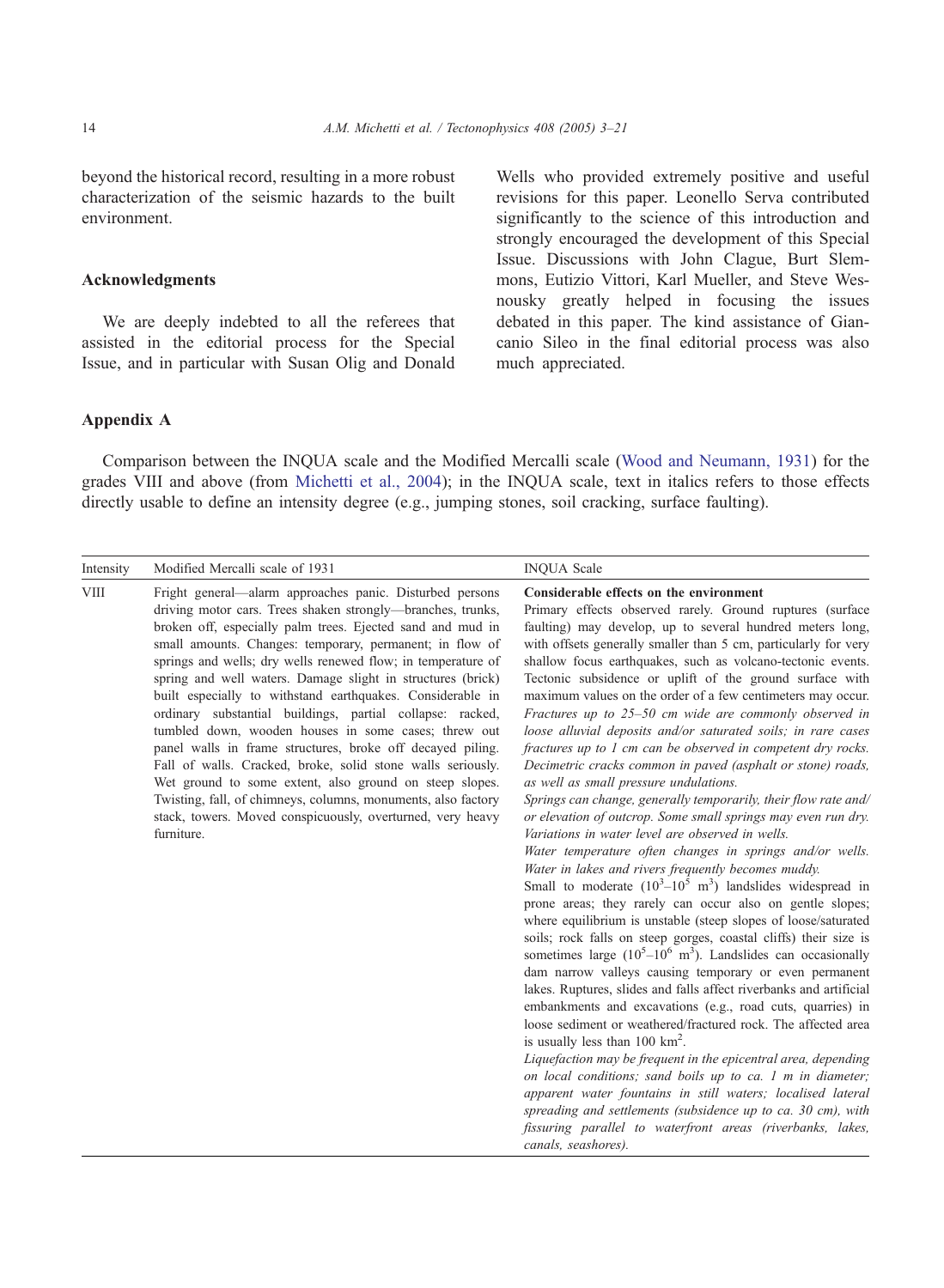Appendix A (continued)

| Intensity   | Modified Mercalli scale of 1931                                                                                                                                                                                                                                                                                                                                                                                                                  | <b>INQUA Scale</b>                                                                                                                                                                                                                                                                                                                                                                                                                                                                                                                                                                                                                                                                                                                                                                                                                                                                                                                                                                                                                                                                                                                                                                                                                                                                                                                                                                                                                                                                                                                                                                                                                                                                                                                                                                                                                                                                                                                                                                                                                                                                                                                                                                                                                                                                                                                                                                                                     |
|-------------|--------------------------------------------------------------------------------------------------------------------------------------------------------------------------------------------------------------------------------------------------------------------------------------------------------------------------------------------------------------------------------------------------------------------------------------------------|------------------------------------------------------------------------------------------------------------------------------------------------------------------------------------------------------------------------------------------------------------------------------------------------------------------------------------------------------------------------------------------------------------------------------------------------------------------------------------------------------------------------------------------------------------------------------------------------------------------------------------------------------------------------------------------------------------------------------------------------------------------------------------------------------------------------------------------------------------------------------------------------------------------------------------------------------------------------------------------------------------------------------------------------------------------------------------------------------------------------------------------------------------------------------------------------------------------------------------------------------------------------------------------------------------------------------------------------------------------------------------------------------------------------------------------------------------------------------------------------------------------------------------------------------------------------------------------------------------------------------------------------------------------------------------------------------------------------------------------------------------------------------------------------------------------------------------------------------------------------------------------------------------------------------------------------------------------------------------------------------------------------------------------------------------------------------------------------------------------------------------------------------------------------------------------------------------------------------------------------------------------------------------------------------------------------------------------------------------------------------------------------------------------------|
| <b>VIII</b> |                                                                                                                                                                                                                                                                                                                                                                                                                                                  | Karst vaults may collapse, forming sinkholes.<br>Frequent occurrence of landslides under the sea level in coastal<br>areas.<br>Significant waves develop in still and running waters.<br>Trees shake vigorously; some branches or rarely even<br>tree-trunks in very unstable equilibrium may break and fall.<br>In dry areas, dust clouds may rise from the ground in the<br>epicentral area.                                                                                                                                                                                                                                                                                                                                                                                                                                                                                                                                                                                                                                                                                                                                                                                                                                                                                                                                                                                                                                                                                                                                                                                                                                                                                                                                                                                                                                                                                                                                                                                                                                                                                                                                                                                                                                                                                                                                                                                                                         |
| IX          | Panic general. Cracked ground conspicuously. Damage<br>considerable in (masonry) structure build especially to<br>withstand earthquakes: threw out of plumb some wood-frame<br>houses built especially to withstand earthquakes; great in<br>substantial (masonry) buildings, some collapse in large part;<br>or wholly shifted frame buildings off foundations, racked<br>frames; serious to reservoirs; underground pipes sometimes<br>broken. | Natural effects leave significant and permanent traces in<br>the environment.<br>Primary effects observed commonly. Ground ruptures (surface<br>faulting) develop, up to a few km long, with offsets generally<br>smaller than 10-20 cm. Tectonic subsidence or uplift of the<br>ground surface with maximum values in the order of a few<br>decimeters may occur.<br>Fractures up to 50–100 cm wide are commonly observed in<br>loose alluvial deposits and/or saturated soils; in competent<br>rocks they can reach up to 10 cm. Significant cracks common<br>in paved (asphalt or stone) roads, as well as small pressure<br>undulations.<br>Springs can change their flow rate and/or elevation of outcrop<br>to a considerable extent. Some small springs may even run dry.<br>Variations in water level are observed in wells.<br>Water temperature often changes in springs and/or wells. Water<br>in lakes and rivers frequently becomes muddy.<br>Landsliding widespread in prone areas, also on gentle slopes;<br>where equilibrium is unstable (steep slopes of loose / saturated<br>soils; rock falls on steep gorges, coastal cliffs) their size is<br>frequently large (10 <sup>5</sup> m <sup>3</sup> ), sometimes very large (10 <sup>6</sup> m <sup>3</sup> ).<br>Landslides can dam narrow valleys causing temporary or<br>even permanent lakes. Riverbanks, artificial embankments<br>and excavations (e.g., road cuts, quarries) frequently collapse.<br>The affected area is usually less than $1000 \text{ km}^2$ .<br>Liquefaction and water upsurge are frequent; sand boils up to<br>3 m in diameter; apparent water fountains in still waters;<br>frequent lateral spreading and settlements (subsidence of<br>more than ca. 30 cm), with fissuring parallel to waterfront<br>areas (riverbanks, lakes, canals, seashores).<br>Karst vaults of relevant size collapse, forming sinkholes.<br>Frequent large landslides under the sea level in coastal areas.<br>Large waves develop in still and running waters. Small<br>tsunamis may reach the coastal areas with tidal waves up to<br>$50-100$ cm high.<br>Trees shake vigorously; branches or even tree-trunks in<br>unstable equilibrium frequently break and fall.<br>In dry areas dust clouds may rise from the ground.<br>In the epicentral area, small stones may jump out of the<br>ground, leaving typical imprints in soft soil. |
|             |                                                                                                                                                                                                                                                                                                                                                                                                                                                  | (continued on next page)                                                                                                                                                                                                                                                                                                                                                                                                                                                                                                                                                                                                                                                                                                                                                                                                                                                                                                                                                                                                                                                                                                                                                                                                                                                                                                                                                                                                                                                                                                                                                                                                                                                                                                                                                                                                                                                                                                                                                                                                                                                                                                                                                                                                                                                                                                                                                                                               |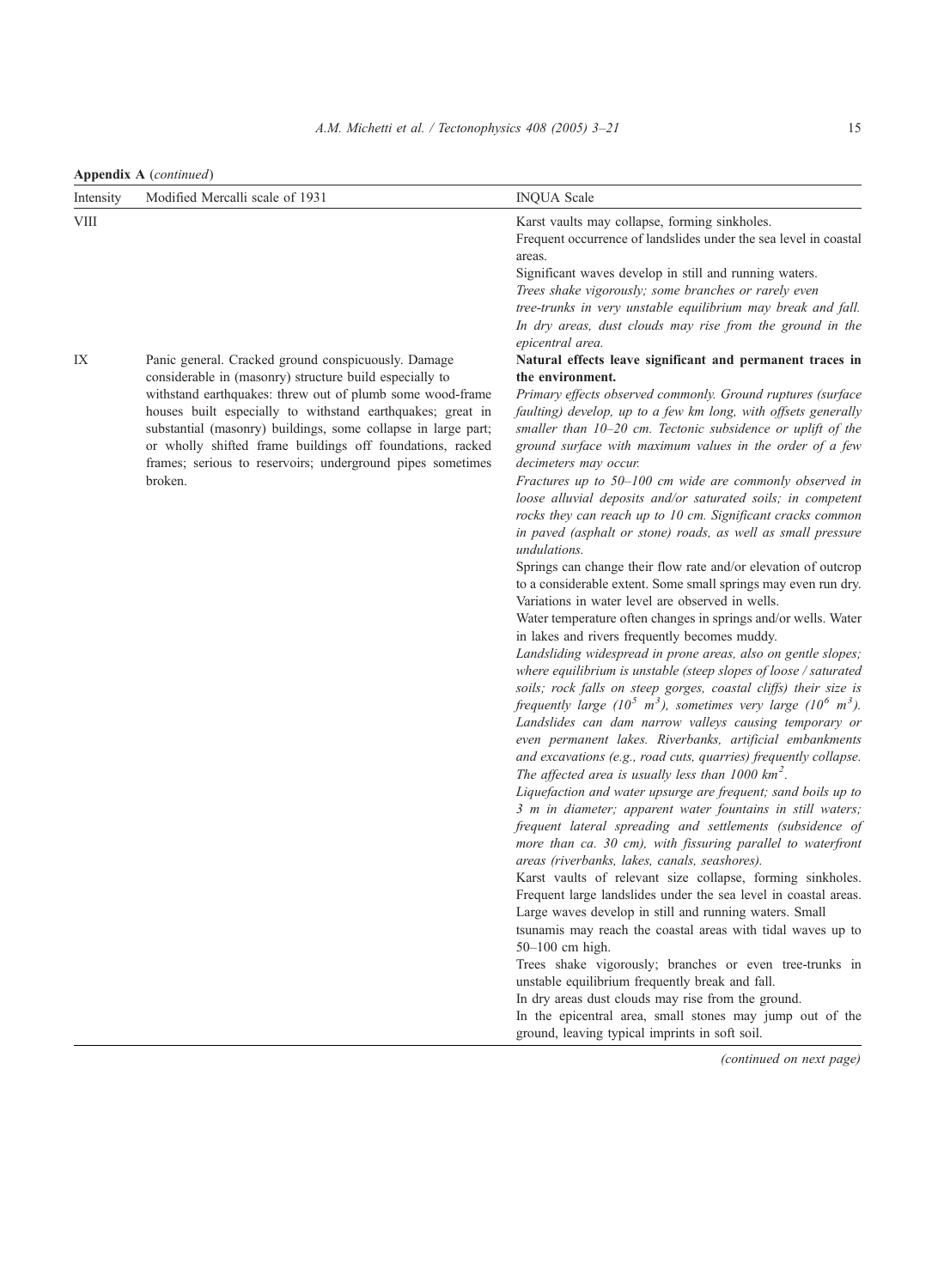Appendix A (continued)

| Intensity | Modified Mercalli scale of 1931                                                                                                                                                                                                                                                                                                                                                                                                                                                                                                                                                                                                                                                                                                                                                                                          | <b>INQUA Scale</b>                                                                                                                                                                                                                                                                                                                                                                                                                                                                                                                                                                                                                                                                                                                                                                                                                                                                                                                                                                                                                                                                                                                                                                                                                                                                                                                                                                                                                                                                                                                                                                                                                                                                                                                                                                                                                                                                                                                                                                                                                                                                                                                                                                                                                                                                                                                                                                                                                                                            |
|-----------|--------------------------------------------------------------------------------------------------------------------------------------------------------------------------------------------------------------------------------------------------------------------------------------------------------------------------------------------------------------------------------------------------------------------------------------------------------------------------------------------------------------------------------------------------------------------------------------------------------------------------------------------------------------------------------------------------------------------------------------------------------------------------------------------------------------------------|-------------------------------------------------------------------------------------------------------------------------------------------------------------------------------------------------------------------------------------------------------------------------------------------------------------------------------------------------------------------------------------------------------------------------------------------------------------------------------------------------------------------------------------------------------------------------------------------------------------------------------------------------------------------------------------------------------------------------------------------------------------------------------------------------------------------------------------------------------------------------------------------------------------------------------------------------------------------------------------------------------------------------------------------------------------------------------------------------------------------------------------------------------------------------------------------------------------------------------------------------------------------------------------------------------------------------------------------------------------------------------------------------------------------------------------------------------------------------------------------------------------------------------------------------------------------------------------------------------------------------------------------------------------------------------------------------------------------------------------------------------------------------------------------------------------------------------------------------------------------------------------------------------------------------------------------------------------------------------------------------------------------------------------------------------------------------------------------------------------------------------------------------------------------------------------------------------------------------------------------------------------------------------------------------------------------------------------------------------------------------------------------------------------------------------------------------------------------------------|
| Χ         | Cracked ground, especially when loose and wet, up to widths<br>of several inches; fissures up to a yard in width ran parallel to<br>canal and stream banks. Landslides considerable from<br>riverbanks and steep coasts. Shifted sand and mud horizontally<br>on beaches and flat land. Changed level of water in wells.<br>Threw water on banks of canals, lakes, rivers, etc. Damage<br>serious to dams, dikes, embankments. Severe to well-built<br>wooden structures and bridges, some destroyed. Developed<br>dangerous cracks in excellent brick walls. Destroyed most<br>masonry and frame structures, also their foundations. Bent<br>railroad rails slightly. Tore apart, or crushed endwise, pipe<br>lines buried in earth. Open cracks and broad wavy folds in<br>cement pavements and asphalt road surfaces. | Environmental effects become dominant.<br>Primary ruptures become leading. Ground ruptures (surface<br>faulting) can extend for several tens of km, with offsets reaching<br>50-100 cm and more (up to ca. 1-2 m in case of reverse faulting<br>and 3-4 m for normal faulting). Gravity grabens and elongated<br>depressions develop; for very shallow focus earthquakes, such<br>as volcano-tectonic events, rupture lengths might be much<br>lower. Tectonic subsidence or uplift of the ground surface<br>with maximum values in the order of few meters may occur.<br>Large landslides and rock-falls $(>10^5-10^6 \text{ m}^3)$ are frequent,<br>practically regardless to equilibrium state of the slopes, causing<br>temporary or permanent barrier lakes. Riverbanks, artificial<br>embankments, and sides of excavations typically collapse.<br>Levees and earth dams may even incur serious damage. The<br>affected area is usually up to 5000 $km^2$ .<br>Many springs significantly change their flow rate and/or<br>elevation of outcrop. Some may run dry or disappear, generally<br>temporarily. Variations in water level are observed in wells.<br>Water temperature often changes in springs and/or wells. Water<br>in lakes and rivers frequently becomes muddy.<br>Open ground cracks up to more than $1$ m wide are frequent,<br>mainly in loose alluvial deposits and/or saturated soils; in<br>competent rocks opening reach several decimeters. Wide cracks<br>develop in paved (asphalt or stone) roads, as well as pressure<br>undulations.<br>Liquefaction, with water upsurge and soil compaction, may<br>change the aspect of wide zones; sand volcanoes even more<br>than $6$ m in diameter; vertical subsidence even $>1$ m; large and<br>long fissures due to lateral spreading are common.<br>Large karst vaults collapse, forming great sinkholes.<br>Frequent large landslides under the sea level in coastal areas.<br>Large waves develop in still and running waters, and crash<br>violently into the shores. Running (rivers, canals) and still<br>(lakes) waters may overflow from their beds. Tsunamis reach<br>the coastal areas, with tidal waves up to a few meters high.<br>Trees shake vigorously; branches or even tree-trunks very<br>frequently break and fall, if already in unstable equilibrium.<br>In dry areas, dust clouds may rise from the ground.<br>Stones, even if well anchored in the soil, may jump out of the |
| ΧI        | Disturbances in ground many and widespread, varying with<br>ground material. Broad fissures, earth slumps, and land slips in<br>soft, wet ground. Ejected water in large amounts charged with<br>sand and mud. Caused sea-waves ("tidal" waves) of significant<br>magnitude. Damage severe to wood-frame structures,<br>especially near shock centers. Great to dams, dikes,<br>embankments, often for long distances. Few, if any (masonry),<br>structures remained standing. Destroyed large well-built<br>bridges by the wrecking of supporting piers, or pillars.<br>Affected yielding wooden bridges less. Bent railroad rails<br>greatly, and thrust them endwise. Put pipe lines buried in<br>earthy completely out of service.                                                                                   | ground, leaving typical imprints in soft soil.<br>Environmental effects become essential for intensity assessment.<br>Primary surface faulting can extend for several tens of km up to<br>more than 100 km, accompanied by offsets reaching several<br>meters. Gravity graben, elongated depressions and pressure<br>ridges develop. Drainage lines can be seriously offset. Tectonic<br>subsidence or uplift of the ground surface with maximum values<br>in the order of numerous meters may occur.<br>Large landslides and rock-falls ( $>10^5$ -10 <sup>6</sup> m3) are frequent,<br>practically regardless to equilibrium state of the slopes, causing<br>many temporary or permanent barrier lakes. Riverbanks,<br>artificial embankments, and sides of excavations typically<br>collapse. Levees and earth dams incur serious damage.<br>Significant landslides can occur at 200-300 km distance from<br>the epicenter. Primary and secondary environmental effects can<br>be observed over territory as large as $10000 \text{ km}^2$ .                                                                                                                                                                                                                                                                                                                                                                                                                                                                                                                                                                                                                                                                                                                                                                                                                                                                                                                                                                                                                                                                                                                                                                                                                                                                                                                                                                                                                               |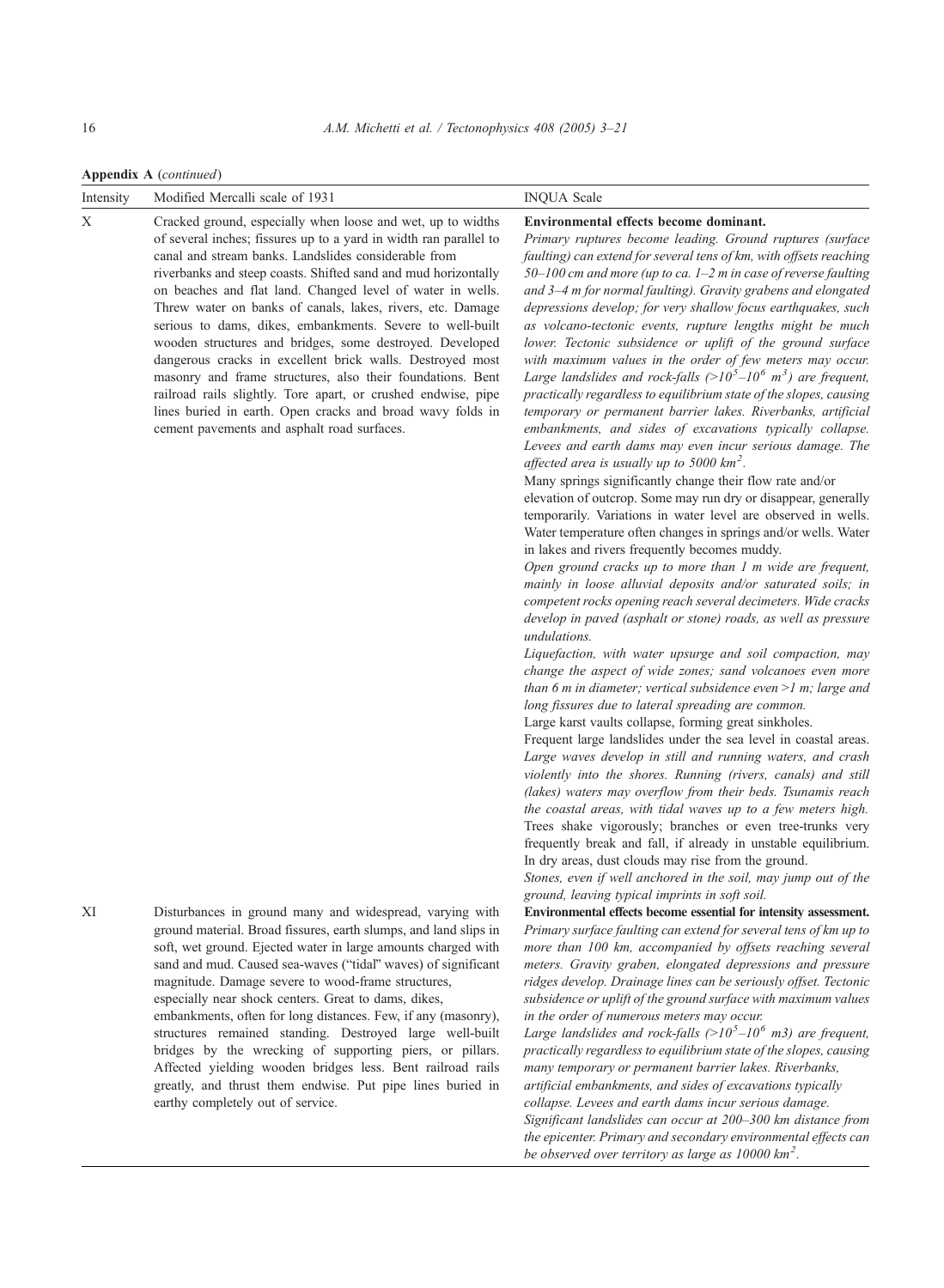Appendix A (continued)

| Intensity | Modified Mercalli scale of 1931                                                                                                                                                                                                                                                                                                                                                                                                                                                                                                                                                                                                                                                                                   | <b>INQUA</b> Scale                                                                                                                                                                                                                                                                                                                                                                                                                                                                                                                                                                                                                                                                                                                                                                                                                                                                                                                                                                                                                                                                                                                                                                                                                                                          |
|-----------|-------------------------------------------------------------------------------------------------------------------------------------------------------------------------------------------------------------------------------------------------------------------------------------------------------------------------------------------------------------------------------------------------------------------------------------------------------------------------------------------------------------------------------------------------------------------------------------------------------------------------------------------------------------------------------------------------------------------|-----------------------------------------------------------------------------------------------------------------------------------------------------------------------------------------------------------------------------------------------------------------------------------------------------------------------------------------------------------------------------------------------------------------------------------------------------------------------------------------------------------------------------------------------------------------------------------------------------------------------------------------------------------------------------------------------------------------------------------------------------------------------------------------------------------------------------------------------------------------------------------------------------------------------------------------------------------------------------------------------------------------------------------------------------------------------------------------------------------------------------------------------------------------------------------------------------------------------------------------------------------------------------|
| ΧI        |                                                                                                                                                                                                                                                                                                                                                                                                                                                                                                                                                                                                                                                                                                                   | Many springs significantly change their flow rate and/or<br>elevation of outcrop. Frequently, they may run dry or disappear<br>altogether. Variations in water level are observed in wells.<br>Water temperature often changes in springs and/or wells. Water<br>in lakes and rivers frequently becomes muddy.                                                                                                                                                                                                                                                                                                                                                                                                                                                                                                                                                                                                                                                                                                                                                                                                                                                                                                                                                              |
|           |                                                                                                                                                                                                                                                                                                                                                                                                                                                                                                                                                                                                                                                                                                                   | Open ground cracks up to several meters wide are very<br>frequent, mainly in loose alluvial deposits and/or saturated<br>soils. In competent rocks they can reach 1 m. Very wide cracks<br>develop in paved (asphalt or stone) roads, as well as large<br>pressure undulations.<br>Liquefaction changes the aspect of extensive zones of lowland,<br>determining vertical subsidence possibly exceeding several                                                                                                                                                                                                                                                                                                                                                                                                                                                                                                                                                                                                                                                                                                                                                                                                                                                             |
|           |                                                                                                                                                                                                                                                                                                                                                                                                                                                                                                                                                                                                                                                                                                                   | meters, numerous large sand volcanoes, and severe lateral<br>spreading features.<br>Very large karst vaults collapse, forming sinkholes.<br>Frequent large landslides under the sea level in coastal areas.<br>Large waves develop in still and running water, and crash<br>violently into the shores. Running (rivers, canals) and still<br>(lakes) waters may overflow from their beds. Tsunamis reach<br>the coastal areas with tidal waves up to many meters high.<br>Trees shake vigorously; many tree branches break and several<br>whole trees are uprooted and fall.<br>In dry areas dust clouds may arise from the ground.                                                                                                                                                                                                                                                                                                                                                                                                                                                                                                                                                                                                                                         |
|           |                                                                                                                                                                                                                                                                                                                                                                                                                                                                                                                                                                                                                                                                                                                   | Stones and small boulders, even if well anchored in the soil,<br>may jump out of the ground leaving typical imprints in soft<br>soil.                                                                                                                                                                                                                                                                                                                                                                                                                                                                                                                                                                                                                                                                                                                                                                                                                                                                                                                                                                                                                                                                                                                                       |
| XII       | Damage total—practically all works of construction damaged<br>greatly or destroyed. Disturbances in ground great and varied,<br>numerous shearing cracks. Landslides, falls of rock of<br>significant character, slumping of riverbanks, etc. numerous<br>and extensive. Wrenched loose, tore off, large rock masses.<br>Fault slips in firm rock, with notable horizontal and vertical<br>offset displacements. Water channels, surface and<br>underground, disturbed and modified greatly. Dammed lakes,<br>produced waterfalls, deflected rivers, etc. Waves seen on<br>ground surfaces (actually seen, probably, in some cases).<br>Distorted lines of sight and level. Threw objects upward into<br>the air. | Environmental effects are now the only tool enabling inten-<br>sity to be assessed.<br>Primary surface faulting can extend for several hundreds of km<br>up to 1000 km, accompanied by offsets reaching several tens of<br>meters. Gravity graben, elongated depressions and pressure<br>ridges develop. Drainage lines can be seriously offset.<br>Landscape and geomorphological changes induced by primary<br>effects can attain extraordinary extent and size (typical<br>examples are the uplift or subsidence of coastlines by several<br>meters, appearance or disappearance from sight of significant<br>landscape elements, rivers changing course, origination of<br>waterfalls, formation or disappearance of lakes).<br>Large landslides and rock-falls $(>10^5-10^6 \text{ m}^3)$ are frequent,<br>practically regardless to equilibrium state of the slopes,<br>causing many temporary or permanent barrier lakes.<br>Riverbanks, artificial embankments, and sides of excavations<br>typically collapse. Levees and earth dams incur serious<br>damage. Significant landslides can occur at more than<br>200-300 km distance from the epicenter. Primary and<br>secondary environmental effects can be observed over territory<br>larger than 50000 $km^2$ . |
|           |                                                                                                                                                                                                                                                                                                                                                                                                                                                                                                                                                                                                                                                                                                                   | Many springs significantly change their flow rate and/or<br>elevation of outcrop. Frequently, they may run dry or disappear<br>altogether. Variations in water level are observed in wells.<br>Water temperature often changes in springs and/or wells. Water<br>in lakes and rivers frequently becomes muddy.                                                                                                                                                                                                                                                                                                                                                                                                                                                                                                                                                                                                                                                                                                                                                                                                                                                                                                                                                              |

(continued on next page)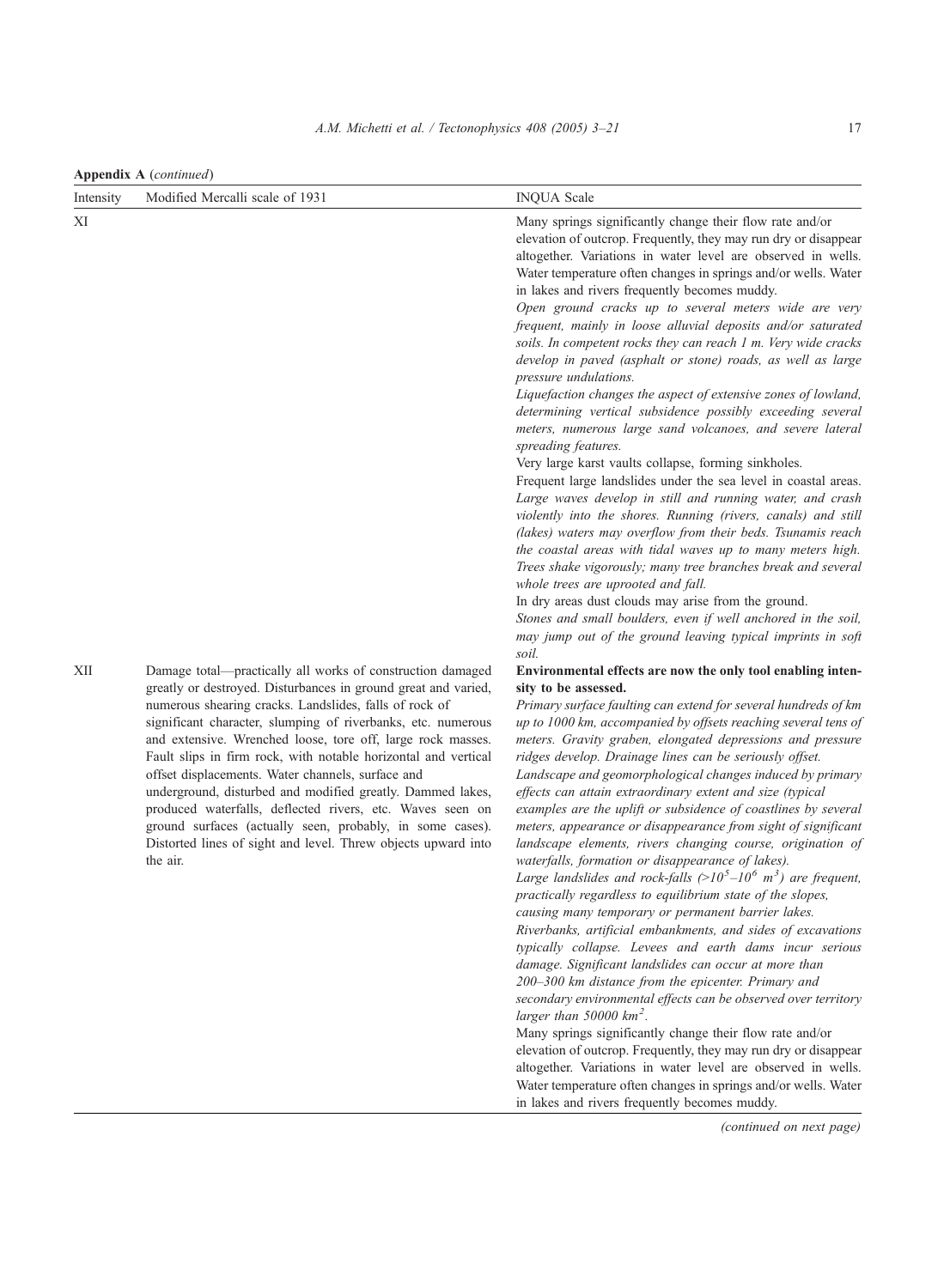<span id="page-15-0"></span>Appendix A (continued)

| Intensity | Modified Mercalli scale of 1931 | <b>INOUA Scale</b>                                                                                                                                                                                                                                                                                                                                                                                                                                                                                                                                                                                                                                                                                                                                                                                                                                                                                                                                                                                                                                                          |
|-----------|---------------------------------|-----------------------------------------------------------------------------------------------------------------------------------------------------------------------------------------------------------------------------------------------------------------------------------------------------------------------------------------------------------------------------------------------------------------------------------------------------------------------------------------------------------------------------------------------------------------------------------------------------------------------------------------------------------------------------------------------------------------------------------------------------------------------------------------------------------------------------------------------------------------------------------------------------------------------------------------------------------------------------------------------------------------------------------------------------------------------------|
| XII       |                                 | Ground open cracks are very frequent, up to $1$ m or wider in<br>the bedrock, up to more than 10 m wide in loose alluvial<br>deposits and/or saturated soils. These may extend up to several<br>kilometers in length.<br>Liquefaction occurs over large areas and changes the<br>morphology of extensive flat zones, determining vertical<br>subsidence exceeding several meters, widespread large sand<br>volcanoes, and extensive severe lateral spreading features.<br>Very large karst vaults collapse, forming sinkholes.<br>Frequent very large landslides under the sea level in coastal<br>areas.<br>Large waves develop in still and running water, and crash<br>violently into the shores. Running (rivers, canals) and still<br>(lakes) waters overflow from their beds; watercourses change<br>the direction of flow. Tsunamis reach the coastal areas with<br>tidal waves up to tens of meters high.<br>Trees shake vigorously; many tree branches break and many<br>whole trees are uprooted and fall.<br>In dry areas dust clouds may arise from the ground. |
|           |                                 | Even large boulders may jump out of the ground leaving<br>typical imprints in soft soil.                                                                                                                                                                                                                                                                                                                                                                                                                                                                                                                                                                                                                                                                                                                                                                                                                                                                                                                                                                                    |

#### References

- Allen, C.R., 1975. Geologic criteria for evaluating seismicity. Geological Society of America Bulletin 86, 1041-1056.
- Allen, C.R., 1986. Seismological and paleoseismological techniques of research in active tectonics. In: Wallace, R.E., (Panel Chairman). Active Tectonics, National Academy Press, Washington, pp. 148–154.
- Ambraseys, N.N., Jackson, J.A., 1998. Faulting associated with historical and recent earthquakes in the Eastern Mediterranean region. Geophysical Journal International 133, 390 – 406.
- Ambraseys, N.N., Melville, C.P., Adams, R.D., 1994. The Seismicity of Egypt, Arabia and the Red Sea. Cambridge University Press, p. 181.
- Ambraseys, N.N., Jackson, J.A., Melville, C.P., 2002. Historical seismicity and tectonics: the case of the Eastern Mediterranean and the Middle East. IASPEI. International Handbook of Earthquake and Engineering Seismology 81A, 747 – 763.
- Amick, D., Gelinas, R., 1991. The search for evidence of large prehistoric earthquakes along the Atlantic seaboard. Science 251, 655 – 658.
- Audemard, F.A., 1989. Néotectonique du Languedoc Mediterranéen: examen critique et synthèse des données existantes. D.E.A. Memoir, Université Montpellier II (U.S.T.L.), 60pp+26 tabl6s+ synthesis map.
- Audemard, F.A., 1999. Morpho-structural expression of active thrust fault systems in the humid tropical foothills of Colombia and Venezuela. In: Frisch, W. (Ed.), Proc. Fourth Int. Conf. Geomorphology, Bologna 1997, Z. Geomorph., N.F., vol. 118, pp.  $1 - 18$ .
- Audemard, F.A., 2005—this volume. Paleoseismology in Venezuela: objectives, methods, applications, limitations and perspectives. Tectonophysics 408, 297–61. [doi:10.1016/j.tecto.2005.05.034](http://dx.doi.org/doi:10.1016/j.tecto.2005.05.034).
- Azzaro, R., Ferreli, L., Michetti, A.M., Serva, L., Vittori, E., 1998. Environmental hazard of capable faults: the case of the Pernicana fault (Mt. Etna, Sicily). Natural Hazards 18, 1 – 16.
- Azzaro, R., Bella, D., Ferreli, L., Michetti, A.M., Santagati, F., Serva, L., Vittori, E., 2000. First study of fault trench stratigraphy at Mt. Etna volcano, Southern Italy: understanding Holocene surface faulting along the Moscarello fault. Journal of Geodynamics 29, 187-210.
- Benedetti, L., Finkel, R., Papanastassiou, D., King, G.C.P., Armijo, R., Ryerson, F., Farber, D., Flerit, F., 2002. Post-glacial slip history of the Sparta fault (Greece) determined by  ${}^{36}$ Cl cosmogenic dating: evidence for non-periodic earthquakes. Geophysical Research Letters 29. doi:810.1029/2001GL014510.
- Bell, John W., Brune, J.N., Liu, Tanzhuo, Zreda, Marek, Yount, James C., 1998. Dating precariously balanced rocks in seismically active parts of California and Nevada. Geology 26 (6),  $495 - 498$ .
- Blumetti, A.M., Esposito, E., Ferreli, L., Michetti, A.M., Porfido, S., Serva, L., Vittori, E., 2003. New data and reinterpretation on the November 23, 1980, M 6.9 Irpinia–Lucania earthquake (Southern Apennines) coseismic surface effects. In: Dramis, F., Farabollini, P., Molin, P. (Eds.), International Workshop bLarge-Scale Vertical Movements and Related Gravitational Processes", Studi Geologici Camerti, Numero Speciale 2002, pp. 19 – 27.
- California Geological Survey, 1997. Fault-rupture Hazard Zones in California: Special Publication 42, 38 p., with supplements 1, 2,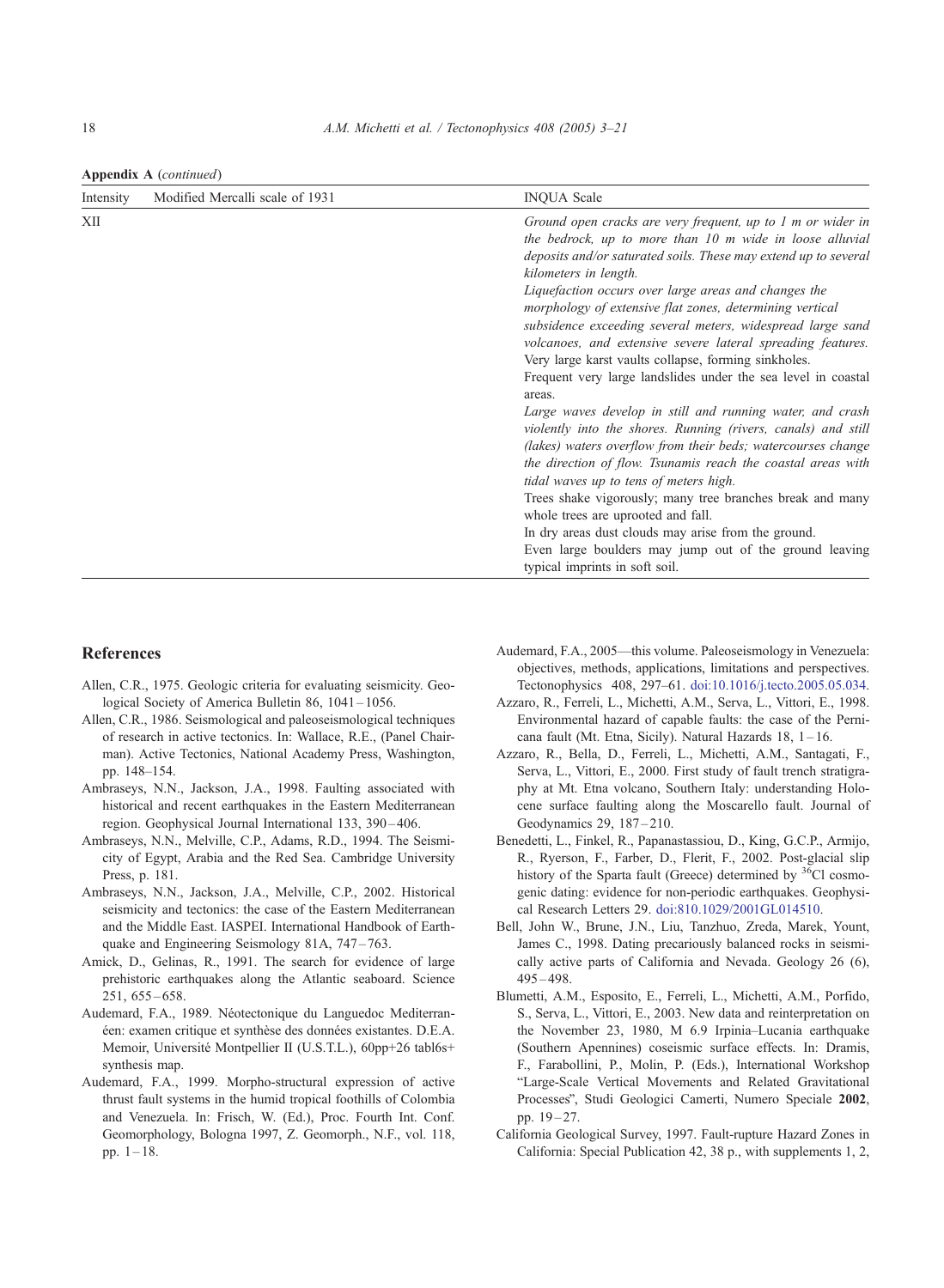<span id="page-16-0"></span>and 3 in 1999 and 2003, [ftp://ftp.consrv.ca.gov/pub/dmg/pubs/](ftp://ftp.consrv.ca.gov/pub/dmg/pubs/sp/Sp42.pdf) sp/Sp42.pdf.

- Cinque, A., Lambiase, S., Sgrosso, I., 1981. Su due faglie nell'alta valle del Sele legate al terremoto del 23.11.1980. Rendiconti della Società Geologica Italiana 4, 127-129.
- Clague, J.J., Bobrowsky, P.T., Hutchinson, I., 2000. A review of geological records of large tsunamis at Vancouver Island, British Columbia. Quaternary Science Reviews 19, 849 – 863.
- Collier, R., Pantosti, D., D'Addezio, G., De Martini, P.M., Sakellariou, D., 1998. Paleoseismicity of the 1981 Corinth earthquake fault: seismic contribution to extensional strain in central Greece and implications for seismic hazard. Journal of Geophysical Research 103 (B12), 30001 – 30020.
- Coppersmith, K.J., 1991. Seismic source characterization for engineering seismic hazard analysis. Proceedings of the Fourth International Seismic Zonation Conference, vol. 1. Earthquake Engineering Research Institute, Stanford, California, pp. 1 – 60.
- Cowie, P.A., 1998. A healing–reloading feedback control on the growth rate of seismogenic faults. Journal of Structural Geology 20, 1075 – 1087.
- Crone, A.J., Luza, K.V., 1990. Style and timing of Holocene surface faulting on the Meers fault, southwestern Oklahoma. Geological Society of America Bulletin  $102$  (1),  $1-17$ .
- Dengler, L., McPherson, R., 1993. The 17 August 1991 Honeydew earthquake North Coast California: a case for revising the Modified Mercalli scale in sparsely populated areas. Bulletin of the Seismological Society of America 83, 1081 – 1094.
- Dramis, F., Blumetti, A.M., 2005—this volume. Some considerations concerning seismic geomorphology and paleoseismology. Tectonophysics 408, 177–191. [doi:10.1016/j.tecto.2005.05.032.](http://dx.doi.org/doi:10.1016/j.tecto.2005.05.032)
- Ellenblum, R., Marco, S., Agnon, A., Rockwell, T., Boas, A., 1998. Crusader castle torn apart by earthquake at dawn, 20 May 1202. Geology 26, 303 – 306.
- Esposito, E., Porfido, S., Mastrolorenzo, G., Nikonov, A.A., Serva, L., 1997. Brief review and preliminary proposal for the use of ground effects in the macroseismic intensity assessment. In: Hong, Ye (Ed.), Proceedings 30th International Geological Congress, Beijing, China, 4–14 August 1996, vol. 5. VSP, Utrecht, The Netherlands, pp. 233-243.
- Grant, L.B., 2002. Paleoseismology. In: Lee, W.H.K., Kanamori, H., Jennings, P.C., Kisslinger, C. (Eds.), International Handbook of Earthquake and Engineering Seismology, vol. 81A. IASPEI, Elsevier, pp. 475 – 490.
- Guccione, M.J., 2005—this volume. Late Pleistocene and Holocene paleoseismology of an intraplate seismic zone in a large alluvial valley, the new Madrid seismic zone, Central USA. Tectonophysics 408, 237–264. [doi:10.1016/j.tecto.2005.05.046.](http://dx.doi.org/doi:10.1016/j.tecto.2005.05.046)
- Gupta, S., Cowie, P.A., Dawers, N.H., Underhill, J.R.U., 1998. A mechanism to explain rift-basin subsidence and stratigraphic patterns through fault array evolution. Geology 26, 595 – 598.
- Gürpinar, A., 2005—this volume. The importance of paleoseismology in seismic hazard studies for critical facilities. Tectonophysics 408, 23–28. [doi:10.1016/j.tecto.2005.05.042.](http://dx.doi.org/doi:10.1016/j.tecto.2005.05.042)
- Hanks, T.C., Bakun, W.H., 2002. A bilinear source-scaling model for M–log A observations of continental earthquakes. Bulletin of the Seismological Society of America 92, 1841 – 1846.
- Hanson, K.L., Kelson, K.I., Angell, M.A., Lettis, W.R. (Eds.), 1999. Techniques for identifying fault and determining their origins. NRC-sponsored research: Division of Engineering Technology, Office of Nuclear Regulatory Research, U.S. Nuclear Regulatory Commission, Washington, D.C., USA, NUREG/CR-5503.
- IAEA, 2002. Evaluation of Seismic Hazards for Nuclear Power Plants. IAEA Safety Standard Series No. NS-G-3.3, 31 p., Vienna, 2002.
- Jackson, J.A., Gagnepain, J., Houseman, G., King, G.C.P., Papadimitriou, P., Soufleris, C., Virieux, J., 1982. Seismicity, normal faulting, and the geomorphological development of the Gulf of Corinth (Greece): the Corinth earthquakes of February and March 1981. Earth and Planetary Science Letters 57, 377 – 397.
- Ken-Tor, R., Agnon, A., Enzel, Y., Marco, S., Negendank, J.F.W., Stein, M., 2001. High resolution geological record of historic earthquakes in the Dead Sea basin. Journal of Geophysical Research 106 (B2), 2221 – 2234.
- Krinitsky, E.L., Chang, F.K., 1988. Intensity-related earthquake ground motions. Bulletin of the Association of Engineering Geologists 25, 425-435.
- Lemeille, F., Cushing, M., Carbon, D., Grellet, B., Bitterli, Th., Flehoc, Ch., Innocent, Ch., 1999. Co-seismic ruptures and deformations recorded by speleothemes in the epicentral zone of the Basle earthquake. Geodinamica Acta 12 (3–4), 179 – 191.
- Lettis, W.R., Wells, D.L., Baldwin, J.N., 1997. Empirical observations regarding reverse earthquakes, blind thrust faults, and quaternary deformation: are blind thrust faults truly blind? Bulletin of the Seismological Society of America 87 (5), 1171 – 1198.
- Marco, S., Agnon, A., 2005—this volume. High-resolution stratigraphy reveals repeated earthquake faulting revealed by high resolution stratigraphy. Tectonophysics 408, 101–112. [doi:10.1016/](http://dx.doi.org/doi:10.1016/j.tecto.2005.05.036) j.tecto.2005.05.036.
- McCalpin, J.P. (Ed.), 1996. Paleoseismology. Academic Press, London (583 pp.).
- McCalpin, J.P., 2005—this volume. Late Quaternary activity of the Pajarito fault, Rio Grande rift of northern New Mexico, USA. Tectonophysics 408, 213–236. [doi:10.1016/j.tecto.2005.05.038.](http://dx.doi.org/doi:10.1016/j.tecto.2005.05.038)
- McCalpin, J.P., Nishenko, S.P., 1996. Holocene paleoseismicity, temporal clustering, and probabilities of future large  $(M>7)$ earthquakes on the Wasatch fault zone, Utah. Journal of Geophysical Research, [Solid Earth] 101 (B3), 6233 – 6253.
- Michetti, A.M., Hancock, P.L., 1997. Paleoseismology: understanding past earthquakes using quaternary geology. Journal of Geodynamics 24 (1-4),  $3 - 10$ .
- Michetti, A.M., Brunamonte, F., Serva, L., Vittori, E., 1996. Trench investigations of the 1915 Fucino earthquake fault scarps (Abruzzo, Central Italy): geological evidence of large historical events. Journal of Geophysical Research 101 (B3), 5921-5936.
- Michetti, A.M., Ferreli, L., Esposito, E., Porfido, S., Blumetti, A.M., Vittori, E., Serva, L., Roberts, G.P., 2000. Ground effects during the 9 September 1998, Mw=5.6, Lauria earthquake and the seismic potential of the "aseismic" Pollino region in Southern Italy. Seismological Research Letters 71 (1), 31-46.
- Michetti, A.M., Esposito, E., Mohammadioun, B., Mohammadioun, J., Gürpinar, A., Porfido, S., Rogozhin, E., Serva, L., Tatevos-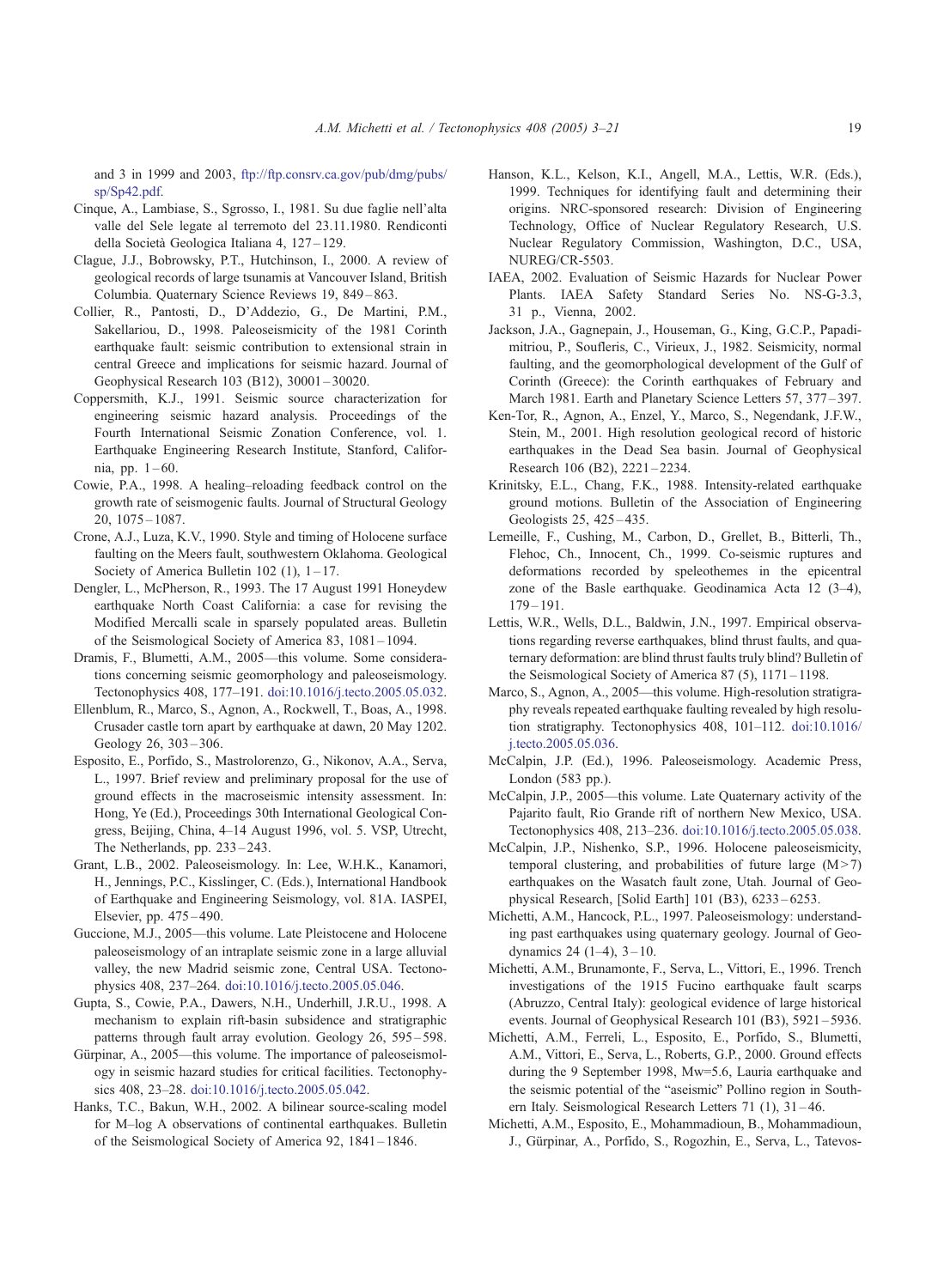<span id="page-17-0"></span>sian, R., Vittori, E., Audemard, F., Comerci, B., Marco, S., McCalpin, J., Mörner, N.A., 2004. The INQUA scale: an innovative approach for assessing earthquake intensities based on seismically-induced ground effects in the environment. In: Vittori, E., Comerci, V. (Eds.), Special Paper, Memorie Descrittive della Carta Geologica d'Italia, vol. LXVII (120 pp.).

- Mohammadioun, B., Serva, L., 2001. Stress drop, slip type, earthquake magnitude—and seismic hazard. Bulletin of the Seismological Society of America 91, 694-707.
- Morewood, N.C., Roberts, G.P., 2002. Surface observations of active normal fault propagation: implications for growth. Journal of the Geological Society (London) 159, 263 – 272.
- Mörner, N.A., 2005—this volume. An interpretation and catalogue of paleoseismology in Sweden. Tectonophysics 408, 265–307. [doi:10.1016/j.tecto.2005.05.039.](http://dx.doi.org/doi:10.1016/j.tecto.2005.05.039)
- New Zealand Ministry for the Environment, 2003. Planning for Development of Land on or Close to Active Faults: An interim guideline to assist resource management planners in New Zealand: [http://](http://www.mfe.govt.nz/publications/rma/active-faults-jul03/) www.mfe.govt.nz/publications/rma/active-faults-jul03/.
- Ota, Y., Chen, Y.G., Chen, W.S., 2005—this volume. Review of paleoseismological and active fault studies in Taiwan in the light of the Chichi earthquake of September 21, 1999. Tectonophysics 408, 63–77. [doi:10.1016/j.tecto.2005.05.040.](http://dx.doi.org/doi:10.1016/j.tecto.2005.05.040)
- Pantosti, D., D'Addezio, G., Cinti, F.R., 1993a. Paleoseismological evidence of repeated large earthquakes along the 1980 Irpinia earthquake fault. Annali di Geofisica 36 (1), 321 – 330.
- Pantosti, D., Schwartz, D.P., Valensise, G., 1993b. Paleoseismology along the 1980 Irpinia earthquake fault and implications for earthquake recurrence in the southern Apennines. Journal of Geophysical Research 98, 6561-6577.
- Papanikolau, I.D., Roberts, G.P., Michetti, A.M., 2005—this volume. Fault scarps and deformation rates in Lazio–Abruzzo, Central Italy: comparison between geological fault slip-rate and GPS data. Tectonophysics 408, 147–176. [doi:10.1016/](http://dx.doi.org/doi:10.1016/j.tecto.2005.05.043) j.tecto.2005.05.043.
- Pavlides, S., Caputo, R., Chatzipetros, A., 2000. Empirical relationships among earthquake magnitude, surface ruptures and maximum displacement in the broader Aegean region. Proc. 3rd Intern. Geolog. Congr. Eastern Mediteranean, Nikosia–Cyprus, Sept. 1998, pp. 159–168.
- Piccardi, L., 2005—this volume. Paleoseismic evidence of legendary earthquakes: the apparition of Archangel Michael at Monte Sant' Angelo (Italy). Tectonophysics 408, 113–128. [doi:10.1016/](http://dx.doi.org/doi:10.1016/j.tecto.2005.05.041) j.tecto.2005.05.041.
- Porfido, S., Esposito, E., Vittori, E., Tranfaglia, G., Michetti, A.M., Blumetti, A.M., Ferreli, L., Guerrieri, L., Serva, L., 2002. Areal distribution of ground effects induced by strong earthquakes in the southern Apennines (Italy). Surveys in Geophysics 23,  $529 - 562.$
- Postpischl, D. (Ed.), 1985a. Atlas of Isoseismal Maps of Italian Earthquakes, CNR-PFG, Quaderni della Ricerca Scientifica, vol. 114 (2A). Graficoop Bologna, Bologna (164 pp.).
- Postpischl, D. (Ed.), 1985b. Catalogo dei terremoti italiani dall'anno 1000 al 1980, CNR-PFG, Quaderni della Ricerca Scientifica, vol. 114 (2B). Graficoop Bologna, Bologna (243 pp.).
- Reiter, L., 1991. Earthquake Hazard Analysis. Columbia University Press (254 pp.).
- Roberts, G.P., 1996. Noncharacteristic normal faulting surface ruptures from the Gulf of Corinth, Greece. Journal of Geophysical Research 101, 25255 – 25267.
- Roberts, G.P., Michetti, A.M., 2004. Spatial and temporal variations in growth rates along active normal fault systems: an example from the Lazio–Abruzzo Apennines, central Italy. Journal of Structural Geology 26 (2004), 339 – 376.
- Roberts, G.P., Cowie, P., Papanikolaou, I., Michetti, A.M., 2004. Fault scaling relationships, deformation rates and seismic hazards: an example from the Lazio-Abruzzo Apennines, Central Italy. Journal of Structural Geology 26, 377 – 398.
- Russ, D.P., 1982. Style and significance of surface deformation in the vicinity of New Madrid, Missouri. In: Russ, D.P., Carone, A.J. (Eds.), The New Madrid, Missouri, Earthquake Region— Geological, Seismological and Geotechnical studies, U.S. Geological Survey Professional Paper 1336-H, pp. 95-114.
- Rust, D., 2005—this volume. Paleoseismology in steep terrain: the big bend of the San Andreas Fault, Transverse Ranges, California. Tectonophysics 408, 193–212. [doi:10.1016/j.tecto.2005.05.037.](http://dx.doi.org/doi:10.1016/j.tecto.2005.05.037)
- Salvi, S., Nardi, A., 1991. Contribution of Landsat synthetic stereopair to morphotectonic analysis in the Irpinia area (Southern Italy). Il Quaternario 4,  $107 - 120$ .
- Schnellmann, M., Anselmetti, F.S., Giardini, D., McKenzie, J.A., Ward, S.N., 2002. Prehistoric earthquake history revealed by lacustrine slump deposits. Geology 30  $(12)$ ,  $1131-1134$ .
- Scholz, C.H., 2002. The Mechanics of Earthquakes and Faulting, 2nd ed. Cambridge Univ. Press (471 pp.).
- Schumm, S.A., Dumont, J.F., Holbrook, J.M., 2000. Active Tectonics and Alluvial Rivers. Cambridge University Press, New York (276 pp.).
- Schwartz, P.D., Coppersmith, K.J., 1984. Fault behaviour and characteristic earthquakes: examples from the Wasatch and San Andreas Fault. Journal of Geophysical Research 89, 5681 – 5698.
- Serva, L., 1981. Il terremoto del 1694 in Irpinia e Basilicata. Volume speciale della Commissione ENEA-ENEL: Contributo alla caratterizzazione della sismicita` del territorio Italiano. CNR, Convegno annuale Geodinamica, Udine, pp. 183 – 208.
- Serva, L., 1994. Ground effects in the intensity scales. Terra Nova 6,  $414 - 416.$
- Serva, L., Slemmons, D.B., 1995. Perspective in paleoseismology. A.E.G. Special Publication, vol. 6. Peanut Butter Publishing, Seattle, Washington (138 pp.).
- Serva, L., Vittori, E., Ferreli, L., Michetti, A.M., 1997. Geology and seismic hazard. In: Grellet, B., Mohammadioun, B., Hays, W. (Eds.), Proceedings of the Second France–United States Workshop on Earthquake Hazard Assessment in Intraplate Regions: Central and Eastern United States and Western Europe, October 16, 1995, Nice, France, 20–24, Ouest Editions, Nantes, France.
- Serva, L., Blumetti, A.M., Guerrieri, L., Michetti, A.M., 2002. The Apennine intermountain basins: the result of repeated strong earthquakes over a geological time interval. Bollettino della Societa` Geologica Italiana. Volume Speciale 1 (2001), 939 – 946.
- Shebalin, N.V., Karnik, V., Hadzievski, D., 1974. Catalogue of earthquakes of the Balkan region: I. UNDP-UNESCO Survey of the seismicity of the Balkan region, Skopje (600 pp.).